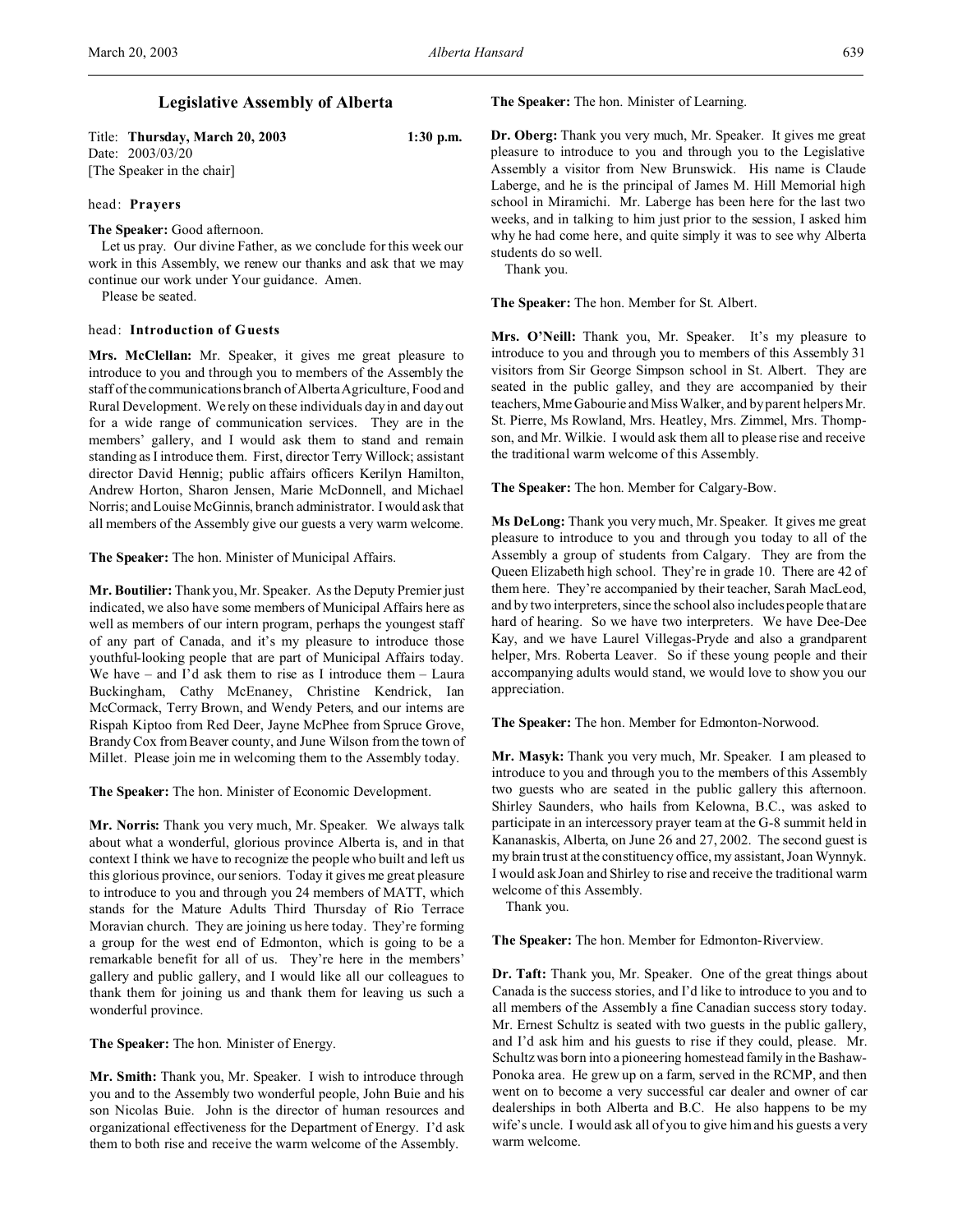**Mr. Lougheed:** Well, Mr. Speaker, I'm pleased to introduce to you and the members assembled Mr. Tom Pearson from Dow Chemical, a resident of Fort Saskatchewan and member of the chamber of commerce.

### head: **Ministerial Statements**

**The Speaker:** The hon. Minister of Economic Development.

### **Old Strathcona Fire**

**Mr. Norris:** Thank you very much, Mr. Speaker and others. A week ago today a terrible thing happened in Edmonton. I'm talking, of course, about the fire in Old Strathcona. As you know, small business owners are the backbone of the Alberta economy, and our province is renowned as a land of risk-takers, entrepreneurs, and pioneers. As a former small business owner myself I know the passion with which these individuals pursue their business. It is truly a labour of love.

So today I'd like to extend our heartfelt condolences on behalf of the government to all those Old Strathcona business owners who lost their establishments last week in this tragic fire. I'm sure no words that I could say would accurately describe the loss that they feel. The neighbourhood is dear to all of us in Edmonton and, indeed, Alberta.

I would also like to comment on the bravery that was demonstrated by the firefighters of Edmonton in dealing with this, one of the most major fires we've had in a long time in the city of Edmonton and, indeed, the province of Alberta.

I'd like to leave you with a thought, though, Mr. Speaker. To the people of Strathcona. You've certainly lost the bricks and mortars but not the heart and passion that drove those small businesses. You will begin again, and when you do, know full well that the Alberta government will be supporting you in everything you do. In the meantime, our thoughts and prayers are with you.

Thank you, Mr. Speaker.

*1:40*

**The Speaker:** The hon. Member for Edmonton-Ellerslie.

**Ms Carlson:** Thank you, Mr. Speaker. The Official Opposition agrees that small business owners are the backbone of the Alberta economy. Also as a former small business owner I understand the dedication, commitment, and hard work these individuals undergo. The vibrancy that small businesses bring to our communities does not go unnoticed. The Old Strathcona small business owners who lost their businesses in last week's tragic fire played the additional role of preserving the extraordinary historical significance of this community in Edmonton.

We in the Official Opposition would like to extend our deepest condolences to the Old Strathcona business owners and their families who lost their businesses in the tragic fire. Also, we extend our condolences to the employees of these businesses who find themselves without employment after this horrible incident. Our thoughts and support are with them as they begin the process of rebuilding.

Additionally, we would like to thank all of the police and firefighters who worked so hard to save a real historic area of this city.

Thank you.

**Mr. Mason:** Mr. Speaker, I would like to request unanimous consent from the Assembly for the hon. Member for Edmonton-Strathcona to make a brief response to the minister's statement.

[Unanimous consent granted]

**The Speaker:** The hon. Member for Edmonton-Strathcona.

**Dr. Pannu:** Thank you very much, Mr. Speaker. I thank my colleagues for the consent that they have so generously granted.

Like all Edmontonians I was shocked and distressed by last week's fire that destroyed several buildings and family run businesses in Old Strathcona. Thankfully, no one was hurt or injured, though a number of animals at the Scales & Tails pet shop were lost.

Whyte Avenue is special. It's the cultural and artistic centre of the city. There's a piece of our history, and it's the pride of the south side neighbourhood that I'm proud to represent. It pains me that the heart of this vibrant area has a huge hole in it.

I salute the efforts of the firefighters who courageously fought the fire under extremely difficult circumstances and stopped it from destroying even more of our heritage.

As the MLA for the area I want residents and business owners in the area to know that I will work with the city, Old Strathcona Foundation, and the province to do whatever I can to assist the area and the business owners to rebuild. This setback will only be temporary. The spirit of Edmontonians is strong. I'm sure we will rebuild this part of Whyte Avenue in a way that reflects the history and vitality of Old Strathcona.

Thank you, Mr. Speaker.

#### head: **Oral Question Period**

#### **Time Allocation**

**Dr. Nicol:** Mr. Speaker, on December 4, 2002, the Premier told this House "that opposition, really dissent, is the essence of democracy. It is the fundamental underpinning of democracy." This government isn't practising what it preaches. It has invoked closure on controversial legislation at least 30 times since the Premier has come to power. My question to the Government House Leader: given that not all opposition members have had a chance to speak to Bill 3 and fairly represent their constituents, why is this government invoking closure through time allocation?

**Mr. Hancock:** Well, Mr. Speaker, it's a novel concept that a Government House Leader might be called to account in question period, but I'm certainly happy to respond to the question on behalf of the government. Time allocation is a rule of this Assembly and, quite frankly, the rule of a number of Legislative Assemblies, including the federal House. I might just, in response to the question, point out that in the federal House time allocation is used routinely on almost every piece of business by the federal Liberal government. Time allocation, which is not closure but which is fair warning in significant advance of an event that there's going to be a limited amount of time left in committee, is an appropriate tool to let all members of the House know that once a sufficient amount of debate has occurred or a sufficient amount of time has been allowed for debate, there has to be an opportunity to move on. As all members know, debate is unlimited, potentially, in committee. A member can speak as many times as they wish to speak.

Now, if you take a look at, for example, the Gas Utilities Statutes Amendment Act, which is one of the motions that's been put on notice for time allocation, there have been seven and a quarter hours of debate on the Gas Utilities Statutes Amendment Act. In that debate two members of the opposition have participated once, three members have participated twice, two members have participated three times, and two members have participated four times. In all that time, Mr. Speaker, particularly in committee – Liberal members participated for 187 minutes in committee, which is a line-by-line analysis of a bill – not one amendment has been introduced.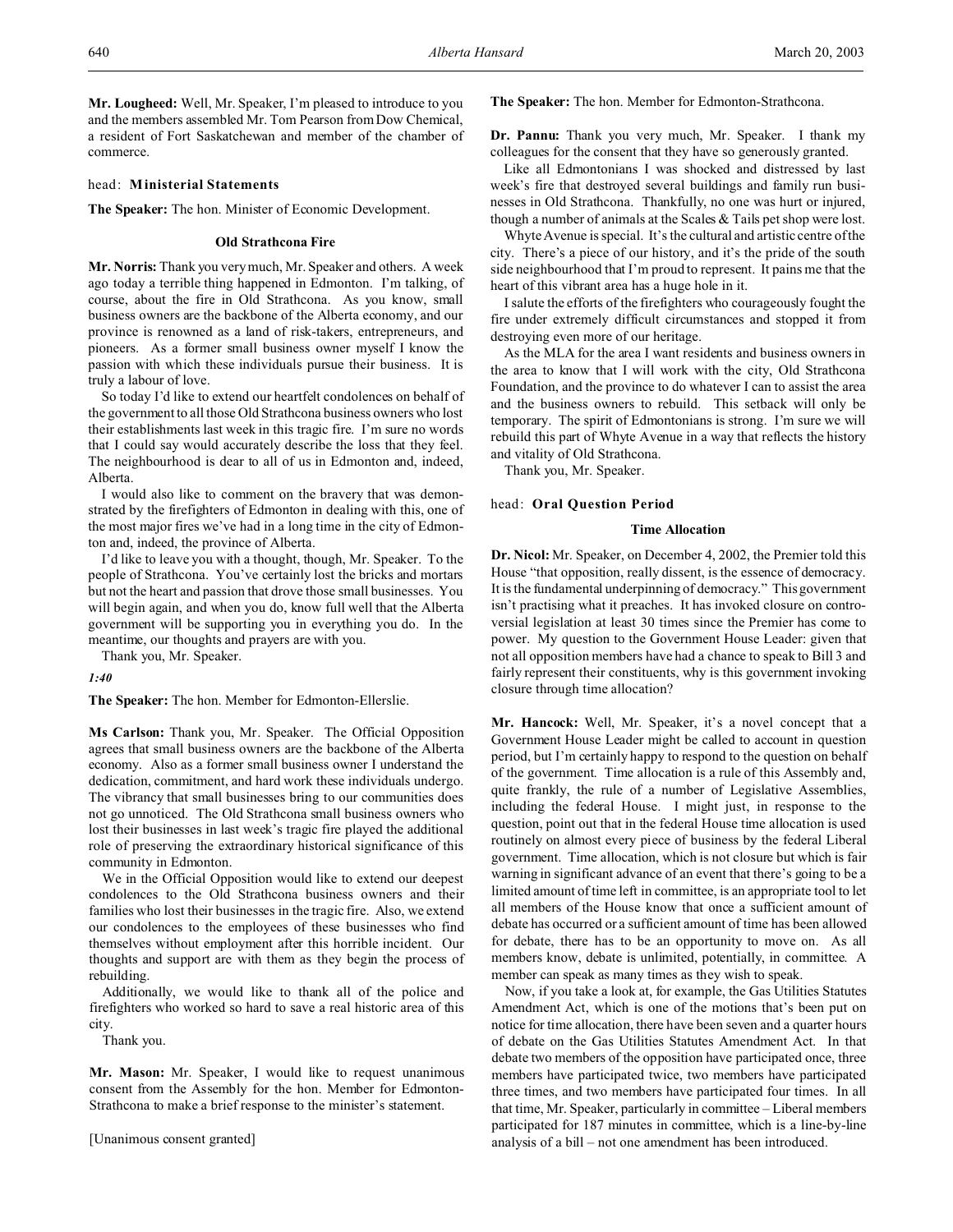**Dr. Nicol:** To the Minister of Energy: is it the policy of this government to always limit debate about energy deregulation since the government also invoked closure on deregulation when it was last brought before this House, in 1998? [interjections]

**The Speaker:** I hope the Minister of Energy was able to hear that question.

**Mr. Smith:** Yes. Thank you, Mr. Speaker. In fact, the Ministry of Energy has been actively involved in consultation on Bill 3 for a two-year period, culminating in this legislation brought before the House. As has been brought up in the House, a part of the consultation process was even to include the Member for Edmonton-Highlands on the consultation list. It has been discussed through various committees: the Alberta Advisory Council on Electricity, that was a multistakeholder group; the business improvement group subcommittee; the retail businesses subcommittee. This is the most consulted-on bill that I have ever been involved in.

**Dr. Nicol:** To the Minister of Human Resources and Employment: given that this government neglected to hold proper consultation and then went behind union's back and now threatens to stop debate, is it the policy of this government to trample the rights of workers without any input from the labour community?

**Mr. Dunford:** No, Mr. Speaker. I think there have been many times that the record would show where we've engaged in quite an extensive consultation. This time is different. There's no question about that. I think I've been open and candid with everyone, including the members of this House, that a request was made by one of the parties to a collective agreement process. We have responded to various requests that were made. As a matter of fact, to try to at least provide for information – I don't know that I could say consultation – hon. member, immediately after the joint press conference that we had with the Minister of Health and Wellness, I immediately proceeded upstairs in this building to a room where there were quite a number of union leaders in this province present. I think it was a half hour or more that we were able to then discuss some of the aspects of this particular bill.

I'd like to congratulate all of the people, then, that have spoken inside this Legislature about Bill 27. I think they've been very direct on what their opposition was. The positions have been articulated in a very forthright and clear manner, and I believe that most things that could be said in opposition to this bill probably already have been said.

# **Tuition Fees**

**Dr. Nicol:** Tomorrow the University of Calgary makes an important decision. The board of governors will decide whether to make up for years of government underfunding by going to students for yet more tuition money, this time over 200 percent more money from some faculties. To the Minister of Learning: is it the minister's policy to put the faculties of law, medicine, and business out of the reach of middle- and low-income Albertans?

**The Speaker:** The hon. minister.

**Dr. Oberg:** Thank you very much, Mr. Speaker. The University of Toronto just underwent a very interesting study. The University of Toronto has the highest tuition fee in the country for law, at \$16,000 per year. What they subsequently did was took a look at the socioeconomic status of the people who were entering law, and they

actually found that there was absolutely no difference from before they had increased tuition to now, when it is at \$16,000, what it actually is. In all fairness, the number of visible minorities was actually increased over this study, and it looks like it had no effect.

What the University of Calgary is doing is basically looking at differential tuition fees for three separate faculties. They're looking at it in business, law, and medicine. With regard to medicine the average yearly cost of a medical degree is very close to the \$75,000 to \$100,000 range, of which they will be paying – I believe that they looked at the number of around \$10,000. Typically what we tend to do, Mr. Speaker, is that university students would pay approximately, at most, 30 percent of the actual cost of their degree. The average in Alberta is around 24, 25 percent, so the government and every other funding source will be paying about 76 percent. What they are looking to do is bring medicine, for example, in line with the other faculties.

## *1:50*

**Dr. Nicol:** Mr. Speaker, we won't get into the corrupt formula they use for calculating that 30 percent.

My next question is: why is increasing student debt the only solution this minister has to the problem of underfunding of universities?

**Dr. Oberg:** Mr. Speaker, the government of Alberta and the province of Alberta have about the second lowest student debt level in the country. It is roughly \$18,000 for a four-year undergraduate degree. We have by far the most generous student loan program, where those students that need it can achieve somewhere around \$11,000 per year, of which they will only pay back approximately \$5,000.

The other point that I will make is that the Liberal government in Ottawa also works with us in their student loan program, Mr. Speaker, and their remission to the students, to those kids that have gone through university and are now out working, is absolutely zero.

**Dr. Nicol:** Again to the minister: why doesn't the minister target funding to reduce tuition instead of increasing student loans, which only burdens students with a higher debt payment?

**Dr. Oberg:** Again, Mr. Speaker, the actual number – and I have found it – for university undergraduates is  $$18,871$ , which is the second lowest in the country. It has been our goal in this government to provide dollars through the student loan program to those students who need it to attend university, and that's something that we have taken very strongly. We've increased the funding to student loans, to student financial assistance by very close to 50 percent over the last three years. In talking to the students, in talking to the student groups, they will certainly identify that the student loan program in Alberta is the number one student loan program right across Canada, and that's something we're very proud of.

**The Speaker:** Third Official Opposition main question. The hon. Member for Edmonton-Mill Woods.

### **Education Funding**

**Dr. Massey:** Thank you, Mr. Speaker. Angele Beaudoin, a parent in Edmonton-Whitemud, wrote to her MLA to let him know that her school plans to cut four full-time teachers, one half-time kindergarten teacher, as well as administrative and custodial support. She blames these cuts directly on the government's refusal to fund the arbitrated settlement with teachers and the lack of budget flexibility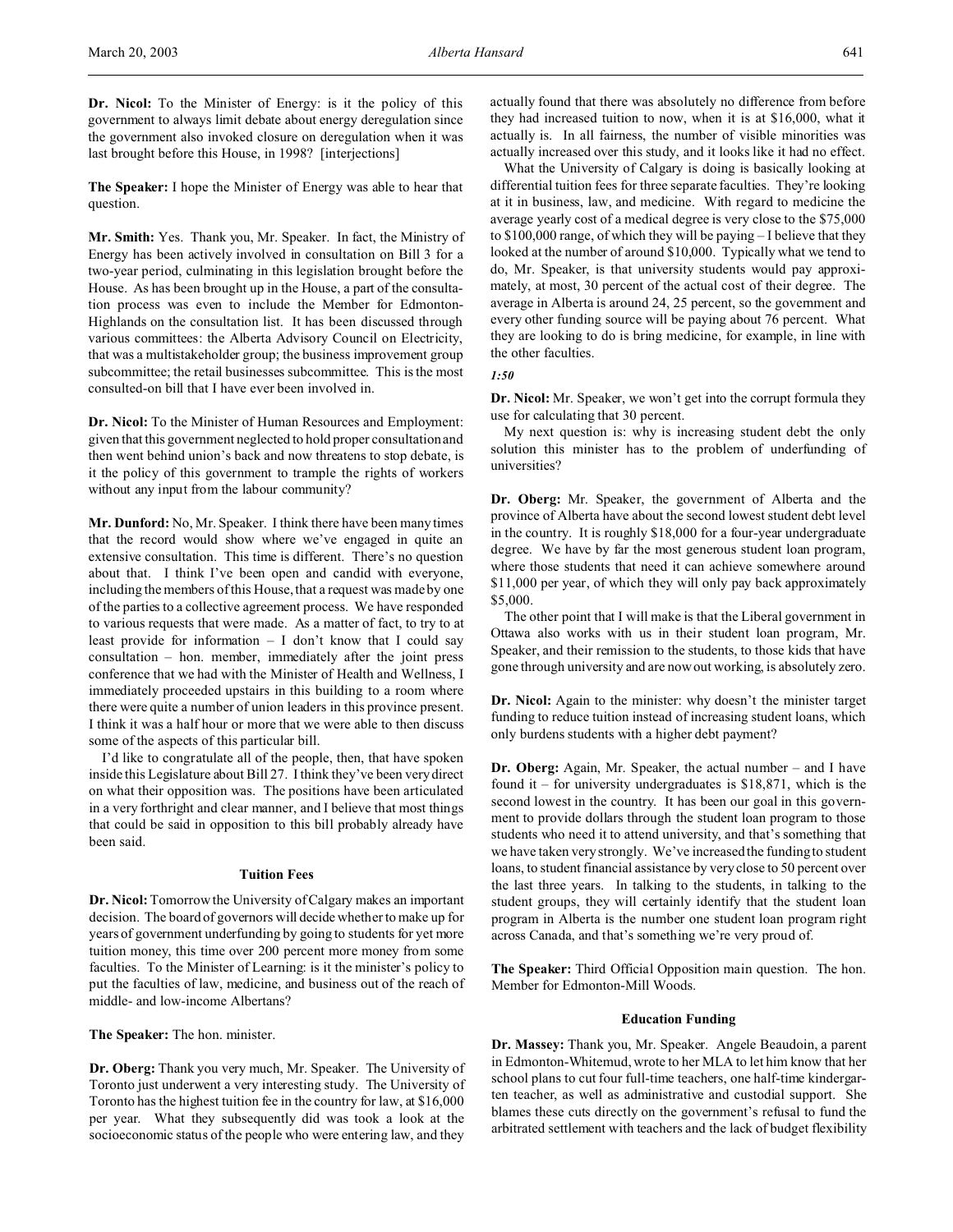allowed Edmonton public schools. My questions are to the Minister of Learning. Why, if the budget has been increased as much as the government claims it has, are such severe cuts being made at this school?

**The Speaker:** The hon. minister.

**Dr. Oberg:** Thank you very much, Mr. Speaker, and thank you for the opportunity to reiterate what was said yesterday. There were two schools that were brought up in question period yesterday, Windsor Park school and McCauley school, and I believe that these two schools really illustrate the issue that is happening with Edmonton public today. Windsor Park school has 179 students, which is a small increase over last year. They employ 8.7 teachers. Their class size, according to the 2002-2003 class size study, which is a selfreported study, is 26.7 students. The utilization rate for that school is 82 percent, which is right in the range that we're looking for.

In contrast to that, Mr. Speaker, McCauley school, which is in Edmonton-Highlands, has 210 students, with a relatively flat enrollment growth. Their grades 1 to 6 size is 14.7 students, and the utilization rate for the school is 35 percent. So that's what's happening in the school.

What we're looking at with the audit of Edmonton public is how they distribute their dollars out. Obviously, there are some issues with that, but hopefully we will be able to elucidate more to the hon. member following the audit of Edmonton public.

**The Speaker:** The hon. member.

**Dr. Massey:** Thank you. Again to the same minister: why, if the budget has increased, as the government claims, is it highly likely that over 200 schools in Edmonton public will be reducing staff next September?

**Dr. Oberg:** Well, Mr. Speaker, when it comes to increasing money, I think the hon. member is very capable of looking in the budget and seeing what has happened over the past two years. We've seen a huge amount of increase, but in all fairness we have had a 14 percent increase to the teachers, which has put a strain on some of the districts. What you take a look at, the point that I just illustrated, is the problem with Edmonton public in how they distribute the dollars out to their schools. When we have one school that has a class size of 14.7 versus another school that has a class size of 26.7, what we have to do is ask the question: why? There may be a very valid reason. With school utilization, for example, 35 percent versus 82 percent, again we have to ask the question: why? That's what we are attempting to do in the audit of Edmonton public.

**The Speaker:** The hon. member.

**Dr. Massey:** Thank you. Again to the same minister, Mr. Speaker: given that parents like Mrs. Beaudoin hold the government responsible, when will the minister, who found \$2 million to renovate his offices and \$7 million for Calgary public, find the \$13 million needed to prevent these cuts in Edmonton public schools?

**Dr. Oberg:** Well, Mr. Speaker, again, with the Edmonton public audit, as I've stated – maybe this member has got something in his ears and can't hear – we are already down approximately \$4 million to \$5 million, so it is not \$13.5 million.

On the other comment that the member made, I would invite the hon. Minister of Infrastructure to comment on the \$2 million that was used to renovate the offices and the amount of money that that has saved my department.

**Dr. Pannu:** Mr. Speaker, Old Scona academic high, in my riding of Edmonton-Strathcona, is the top ranked high school in Alberta. However, projected budget cuts threaten many of the programs that contribute to Old Scona's worldwide reputation for excellence. Every time the minister is confronted about the reality of these cuts, all he does is deny, deny, deny. Instead of Minister Lyle, we have Minister Denial. Once again my questions are to the Minister of Learning. Why is Old Scona academic high, a shining example of success in public education, facing a quarter million dollar shortfall in next year's budget?

**Dr. Oberg:** Mr. Speaker, I just gave you two examples of schools that are occurring in Edmonton public as we speak today. Old Scona – I found it very interesting because the hon. member over there usually does not like to rank schools, but all of a sudden he says that it is the number one school in the province, and it is – is very high in its scholastic achievement. But, again, there is a huge difference as to what is happening school to school in Edmonton, and what the audit of Edmonton public is attempting to do is look at why there is this difference. Why are some schools at 32 percent? Why are some schools at 90 percent or above? Why are they receiving similar amounts of dollars? This is one of the most intimate questions that we have to ask Edmonton public, and I'm hoping that by the end of next week we will be able to have the answer for the hon. member as well as for all the members of this Assembly and the general public.

**The Speaker:** The hon. member. No names.

**Dr. Pannu:** Thank you, Mr. Speaker. There were a hundred members present at the school council meeting last night, and they asked me to remind the minister of what's at stake, what you're risking in this school.

**The Speaker:** Work with me; okay? The hon. member knows that first of all he doesn't mention names of hon. members. Secondly, the hon. member knows that there are no preambles on the second question. The hon. member signed the agreement. Let's get the question, and let's move forward.

**Dr. Pannu:** Thank you, Mr. Speaker. Other than deny, deny, deny, what's the minister going to do to fix the quarter million dollar hole in Old Scona academic high's budget? That's the question. Answer the question, Mr. Minister.

**Dr. Oberg:** Mr. Speaker, you know, again – I've said this probably 15 times in the Legislature – we are taking a look at Edmonton public, the total Edmonton public. We will have those audit results in, again, hopefully by the end of next week.

With regard to the \$13.5 million they don't have a \$13.5 million deficit. We have brought that down by a minimum of \$4 million to \$5 million. Hopefully, we will be able to have a firmer number by the end of next week and that we will be able to tell. What has happened in Edmonton public is that the superintendent has asked the schools to go down to 85 percent staffing level in their staffing. This is a level that is very consistent with what is across the province of Alberta. It's dropped. There were some schools that were running as high as 92, 93 percent. As I've already stated, one school had a class size of 14.7 students. So we'll wait and see. We'll see what happens at the end of next week. Hopefully, I'll be able to give the Assembly more answers.

*2:00*

**The Speaker:** The hon. leader.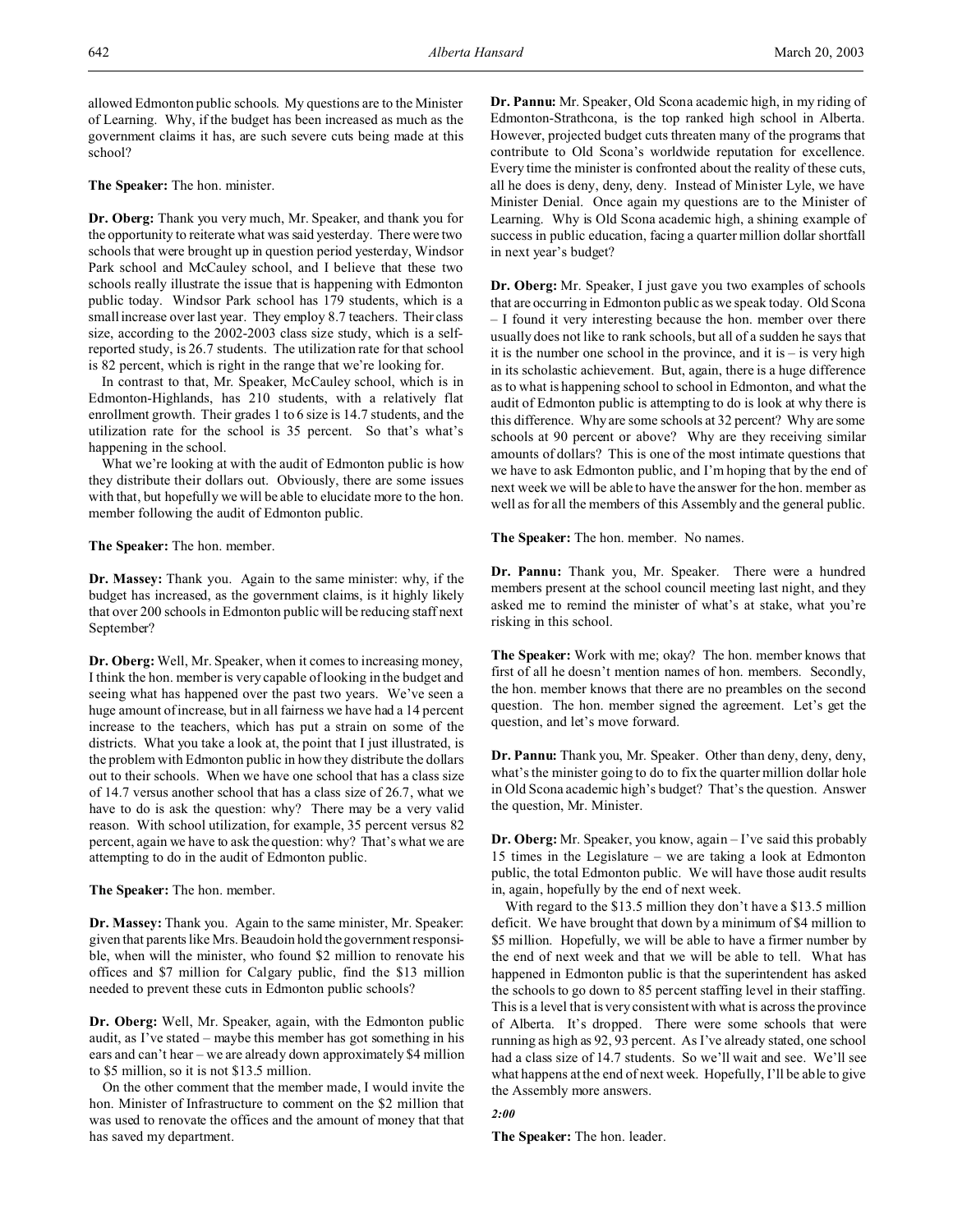**Dr. Pannu:** Thank you, Mr. Speaker. My second supplementary to the same minister: why has the minister placed an arbitrary cap on grade 10 credits thereby denying high-achieving students an opportunity to reach their potential and leaving a \$100,000 hole in Old Scona's budget? Will he remove this cap?

**Dr. Oberg:**Mr. Speaker, I'll reiterate the answer that one of the hon. members asked me a few days ago. When it came to CEU funding in grade 10, what we saw was that at one point around the province there were over 200 students that were taking over 70 credits per year. There is not enough physical time in the school week to take 70 credits. We were seeing some schools that would award one credit for simply attending a school assembly. What that did is it allowed the schools to recoup approximately \$125 per student for having an assembly. So a thousand students, for example, would be \$125,000 that some of these schools were doing. As a matter of fact, for one particular school in Edmonton public – and I by no means state that that is the only school – we drew back \$250,000 a year ago. There was a huge problem.

What we have done since that time is we have looked at the funding formula, and we will be putting back CEUs come this fall, but there's going to be a significant difference. That difference is that the superintendent has to sign off the number of credits that each school brings forward. The board chairman has to sign off the number of credits that are coming from each school. The other thing that will happen is that as soon as there is a school that is more than two standard deviation units away from the norm, we will go in and investigate and ensure, quite simply, that the schools are telling the truth. We saw a huge difference in school jurisdictions, from 47 CEUs in some school jurisdictions to a low of around 32, with Calgary being at 37 or 38 and areas like Edmonton public being at 45 or 46.

**The Speaker:** The hon. Member for Edmonton-Meadowlark.

#### **Emergency Preparedness**

**Mr. Maskell:** Thank you, Mr. Speaker. The missiles and bombs have begun to rain down on Baghdad. U.S. marines have entered southern Iraq. People around the world are glued to television and radio. Saddam Hussein has threatened retribution in the event Iraq was attacked. He stated that no place is safe. It's alleged that al-Qaeda has made similar threats. There has been intelligence that has listed possible terrorist targets in Canada, including sites in Alberta. We need to assure Albertans that we're doing everything possible to ensure their safety and security. My question is to the Minister of International and Intergovernmental Relations. As chair of the Ministerial Task Force on Security what steps have you taken in light of this information?

**Mr. Jonson:** Mr. Speaker, I'd like to assure the Assembly that a number of steps have been taken to ensure that Alberta has well prepared and well co-ordinated emergency and security plans in light of world events. We have improved our communication links with the federal government, the RCMP, and CSIS and with industry to ensure that information related to possible threats is shared with appropriate officials.

Coincidentally, cabinet approved Alberta's counterterrorism crisis management plan earlier this week. The plan is the result of long hours of work by a number of ministries in co-operation with other orders of government, intelligence agencies, and the private sector. Also, Mr. Speaker, it includes a comprehensive method of identifying critical infrastructure in the province and putting in place

appropriate security measures. The plan also includes a system for co-ordinating intelligence information.

Alberta, I think, Mr. Speaker, is more prepared than anyone else in the country at this point in time. To illustrate this, other provinces have been seeking information about what we're doing in Alberta so they can use our plan as a model for their security preparations.

**Mr. Maskell:** I have only one supplementary, and that's to the Solicitor General. What is the role of the security information management unit in Alberta's counterterrorism process?

**The Speaker:** The hon. Minister.

**Mrs. Forsyth:** Yes. Thank you, Mr. Speaker. I would like to reassure the members of this Assembly that at this time there is no identified threat in Alberta. My department is in continuous contact with intelligence agencies to ensure that we are informed of any information that could affect security in this province. As the minister mentioned, we are well ahead of everybody across this country and are getting calls from across this country.

We have created the security and information management unit, or SIM, as it is referred to, which co-ordinates intelligence and information about the threat level in Alberta in consultation with Alberta law enforcement services, Criminal Intelligence Service Alberta, the Canadian Security Intelligence Service, and the RCMP. We are in continuous contact with these agencies at all times.

**Mr. Maskell:** On second thought I do have a supplemental, and that's to the Minister of Municipal Affairs. How have you responded to the Auditor General's 2000-2001 report, which expressed concern over the co-ordination of government and municipal emergency plans in the province?

**Mr. Boutilier:** Thank you very much, Mr. Speaker. A very good question. I want to say that we've made tremendous progress, as the hon. ministers have mentioned. I would like to say that we are upgrading our security systems on a continuous basement, ah, basis, and in fact we've installed . . . [interjection] No. That's where the secret bomb shelter is, but I'll comment on that at another time.

Ultimately, our existing emergency operation centre, the op centre – we've been working in partnership with municipalities from across all of Alberta, including, for example, the Vermilion fire school in partnership with Lakeland College.

As well, I want to just conclude by saying, Mr. Speaker, that we can never be one hundred percent ready, but what we can do is be best prepared in planning for, responding to, and recovering from. Our new op centre is opening in early spring. In fact, it will accommodate up to 75 members of our emergency management operation centre.

**The Speaker:** The hon. Member for Edmonton-Riverview.

### **Asbestos Abatement at the Foothills Hospital**

**Dr. Taft:** Thank you, Mr. Speaker. About 30 Alberta workers died last year from asbestos-related diseases. Thirty Alberta workers dead. We've been hammering away at this government for months on safe asbestos abatement in hospitals. Now we learn that last Friday, just days after the Calgary health region assured the public that there were no asbestos dangers at the Foothills, two stop-work orders were issued at the Foothills for unsafe asbestos removal. There have now been, I believe, 26 asbestos-related orders against the Foothills in two years. To the Minister of Human Resources and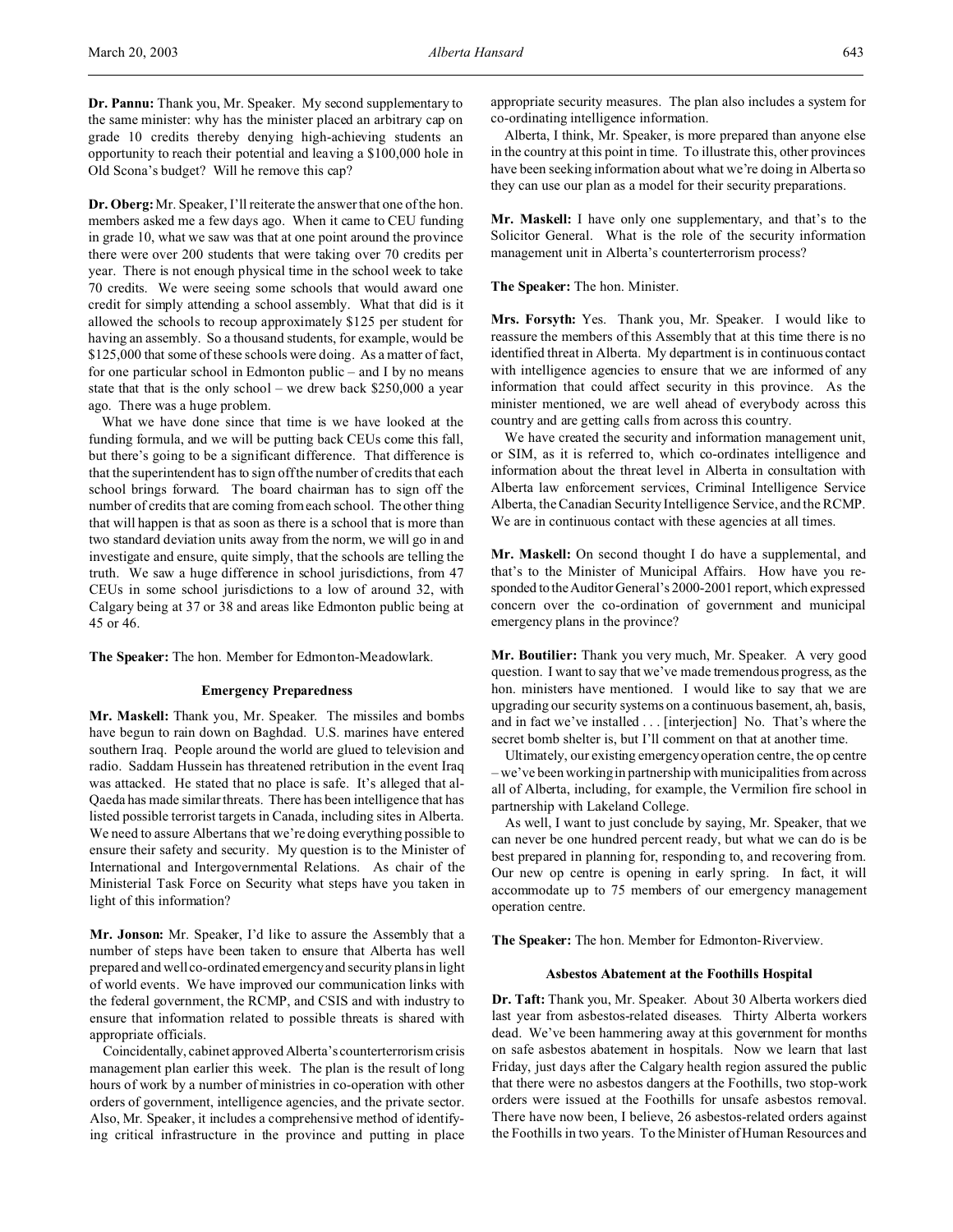Employment: given the Foothills' abysmal track record on asbestos removal, will the minister finally admit that the Foothills management is not taking this issue seriously?

**Mr. Dunford:** Mr. Speaker, with the situation last Friday the department was notified, as they were supposed to be, that a renovation was in progress that might involve asbestos. So there was a site inspection that did in fact take place, and from that two work orders were then issued. A worker was actually performing some activities in the ceiling space, where suspected asbestoscontaining fireproofing was present. Now, this renovation area was not accessible to the public or to patients. As a matter of fact, we had a situation there where I think the worker was actually working alone.

In any event, what we have is an ongoing renovation of aged facilities, and asbestos is there. For every occasion where the inspection has called for an order or in fact placed a stop-work order and then asked for remedial activity, that has been done. So we have a situation where the employer in this particular case is responding, as employers should, to direction from workplace health and safety.

#### *2:10*

**Dr. Taft:** Mr. Speaker, responding after the fact is too late. There have been 26 orders in two years.

So given there have been 26 orders in two years, is his department finally considering occupational health and safety charges against Foothills management?

**Mr. Dunford:** No, not at this time because the normal series of events is that we get notified about the work that's in progress. We take a look at what is happening. The orders provide for the activity then to be done in a safe manner and to prevent, of course, exposure in the air of any workers or any people associated with the Foothills situation. So they have hired an abatement supervisor that is working with them as well, and we'll continue to monitor it.

I think I mentioned here in the House some time ago that this was a major project and it was something that workplace health and safety in the Calgary division were focused on and probably taking up more of our resources, Mr. Speaker, than what ordinarily would happen.

So as long as we have compliance, there's no room, then, for charges.

### **Dr. Taft:** Very disappointing.

To the Minister of Infrastructure: given the taxpayers' risk of huge liability costs from asbestos exposure, has this government done the prudent thing and followed other Canadian governments in filing a claim to recover costs from the bankruptcy of several U.S. asbestos manufacturers?

**Mr. Lund:** Mr. Speaker, when we are dealing with a building that has asbestos in it, depending on the project we will first of all make sure that there is somebody on-site that is expert as far as the handling of asbestos and what needs to be done with it. If it's a major thing like a demolition and depending, once again, on the magnitude of it – the General hospital in Calgary is a good example. The firm that was part of the demolition had to have that expertise. But to go one step further to protect the workers and the public, we hired another firm to watch the firm that was doing the removal.

**The Speaker:** The hon. Member for Calgary-Fort, followed by the hon. Member for Edmonton-Gold Bar.

### **Soil Contamination Cleanup**

**Mr. Cao:** Thank you, Mr. Speaker. This week many of my constituents are following with great interest a judicial review hearing related to the cleanup of hydrocarbon and lead contamination that was discovered almost two years ago in Lynnview Ridge in my constituency of Calgary-Fort. It is my understanding that the review revolves around the scope of the cleanup. Imperial Oil, who used to operate an oil refinery at the site until the late 1970s, is being required by Alberta Environment to remove and replace the contaminated soil. My first question is to the hon. Minister of Environment. While I know that we can't go into the specific details while the hearing is going on, can the minister please explain what is involved in a judicial review?

**The Speaker:** The hon. minister.

**Dr. Taylor:** Thank you, Mr. Speaker. As correctly identified, the hearing is going on, and I can't comment, obviously, on any specifics.

In terms of a judicial review what is happening is that the department has made a decision, and the court is reviewing the decision. Perhaps the Minister of Justice would like to comment further on the legal issues around a judicial review.

**The Speaker:** The hon. member.

**Mr. Cao:** Thank you, Mr. Speaker. My first supplemental question is to the same minister. As my constituents are very anxious to see the situation resolved, could this judicial review result in any further delay in resolving this situation?

# **Speaker's Ruling Sub Judice Rule**

**The Speaker:** Well, I think the hon. minister was quite correct. If there's a judicial review going on here – and it can only be substantiated by a response from the Minister of Justice and Attorney General – these questions could be quite sub judice and outside the mandate of this Assembly. I can't respond to that, but we've had two questions. Proceed with your third one, hon. member. You may get nothing out of it.

### **Soil Contamination Cleanup** *(continued)*

**Mr. Cao:** Thank you, Mr. Speaker. My final question is to the Minister of Justice. Is there another way, such as arbitration or mediation, that the residents can have their interests addressed without having to take the matters to court?

**The Speaker:** The hon. Minister of Justice.

**Mr. Hancock:** Well, thank you, Mr. Speaker. Indeed, when a matter is before a judicial review, that's the same as any other matter being before the courts, and the content of the matter itself ought not to be commented upon, but I can provide some comment with respect to processes. We, of course, have the regulatory processes and the provisions under the Environmental Protection and Enhancement Act which allow for people to take decisions of that nature through a judicial review process, and that, as I understand it, is what's happening in this case. But, of course, there's also the opportunity for anyone who has any grievance relative to a wrongful act of somebody or a perceived wrongful act which has caused them damage to bring a tort action in the civil courts.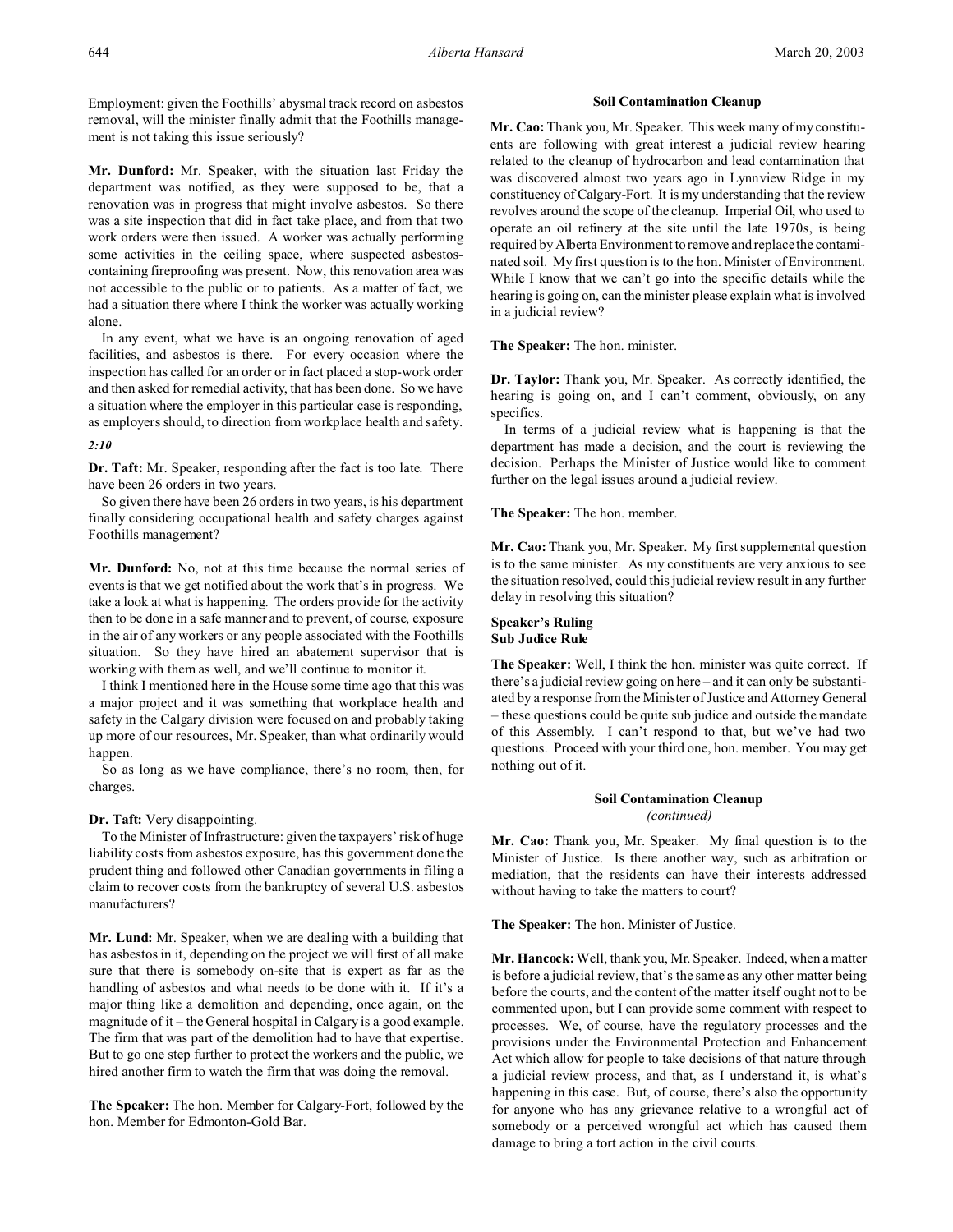Of course, we have been very strongly advocating that people use what is commonly known as alternative dispute resolutions in terms of going to mediation if all parties will agree to participate. So we would strongly encourage individuals who do not wish to use the judicial review process or find that that process is not effective for their particular dispute area to examine the opportunities to use alternative dispute resolutions such as mediation, and if necessary they can always go through the acute care system of the courts to have any issues determined in that manner. Alternative dispute resolution, mediation, arbitration processes have proved very successful for many people, and where the regulatory process is inappropriate or cumbersome or doesn't provide an effective result, those alternative processes can be very effective.

**The Speaker:** The hon. Member for Edmonton-Gold Bar, followed by the hon. Member for Calgary-Shaw.

### **Energy Deregulation**

**Mr. MacDonald:** Thank you, Mr. Speaker. Every Thursday the Alberta Liberals will ask a question that members of the public have asked us to pose. Albertans can send us their questions by phoning our office or visiting our web site at altaliberals.ab.ca. Today's question about energy deregulation comes from Mr. Bruce Thomas of Edmonton. My first question is to the Minister of Energy. Given that the provincial government's legislation promises rebates whenever natural gas prices average \$5.50 over a year, would Albertans who sign a contract for five years at the current rate of \$7.25 automatically qualify for rebates?

**Mr. Smith:** Mr. Speaker, the preamble is wrong. The Natural Gas Price Protection Act does not relate to energy deregulation. The average annual price is one that's calculated triggered at \$5.50, and in fact for January it was \$5.88. The important part about the rebates that are triggered in the natural gas price protection plan is that when that prices occurs, the rebate is made to everyone regardless of whether they've entered into a long-term contract or they're on spot rate.

**The Speaker:** The hon. member.

**Mr. MacDonald:** Thank you, Mr. Speaker. Again to the same minister: why isn't the trigger for natural gas rebates based on a price that consumers actually see on their bills?

**Mr. Smith:** That's actually a very good question. A very good question, Mr. Speaker. Of course, I'm in fact glad the member gave his proper credit due to a member of the public for putting that question in. That specific part is one that we want to examine when the regulation expires in July. So we will undertake that examination for Mr. Thomas.

Secondly, one of the reasons why it's structured with the amount that's in there is because that's how we collect the money from royalties so that we have the proper amount of funds that we are in fact able to rebate to Albertans across the province.

**Mr. MacDonald:** Again, Mr. Speaker, to the same minister: given that as a result of this government's energy deregulation consumers in this province have seen nothing but their utility bills skyrocket, can the minister please explain who benefits economically from energy deregulation?

**Mr. Smith:** I would strongly like to see proof that Mr. Thomas

wrote the preamble for the last question. Secondly, Mr. Speaker, the benefits economically are many, and they're to all Albertans. In fact, they accrue from investment; they accrue in the small business sector.

Now, maybe the Minister of Economic Development could better outline what happens to the small business sector.

*2:20*

**Mr. Norris:** Recognizing the time constraints, Mr. Speaker, I'll be brief on this, but, yes, I would like to say at the outset that businesses in Alberta are facing challenges of a number of different natures: insurance costs, high prices of labour, and things of that nature. But the facts of the matter are that Alberta is a remarkable place and continues to be the best place in the nation for all of the various economic indicators, and I'll just a list a few of them that are facts. They're not fiction. As far as capital investment, the highest in Canada for the last five years. As far as GDP growth, the highest in Canada for the last five years. As far as net in-migration into the province, the highest in Canada. Net interprovincial migration, the highest in Canada. On and on it goes.

You can feel it in the economy. It's growing. It continues to grow. As I said two years ago, electrical deregulation and prices are one part of the equation. The Alberta advantage is a major, major advantage in low, broad-based taxes, a government that works and respects business, a government that understands that business drives the economy. It is working, Mr. Speaker, because our economy continues to grow and does not falter even though there are these challenges. Alberta businesses are the best in the world.

**The Speaker:** Hon. Minister of Learning, you want to rise at the conclusion of question period on a point of order?

**Dr. Oberg:** That's right.

**The Speaker:** Okay. The appropriate procedure is to do it at the time. I need to know what exchange there was with other members.

**Dr. Oberg:** Edmonton-Mill Woods.

**The Speaker:**The hon. Member for Edmonton-Mill Woods. Okay. The hon. Member for Calgary-Shaw, followed by the hon. Member for Edmonton-Ellerslie.

### **Graduated Drivers' Licences**

**Mrs. Ady:** Thank you, Mr. Speaker. As the May 20 deadline approaches for the new graduated licence program, I've been receiving many questions from 15- and 16-year-old constituents as well as their parents. My understanding is that there will be three stages to this program: the learner, the probationary driver, and the fully licensed driver. My questions are for the Minister of Transportation. The confusion seems to surround the curfew. Can the minister tell me at what stage there will be a curfew for drivers that says that they cannot drive between midnight and 5 a.m.?

**Mr. Stelmach:** Mr. Speaker, in the province of Alberta the curfew will only apply to the learner stage. So regardless of age, if it's an inexperienced driver filing for a driver's licence, they will go through a learner stage. It's during the learner stage only that is from the midnight to 5 a.m. In the second stage, the probationary stage, there is no curfew.

**The Speaker:** The hon. member.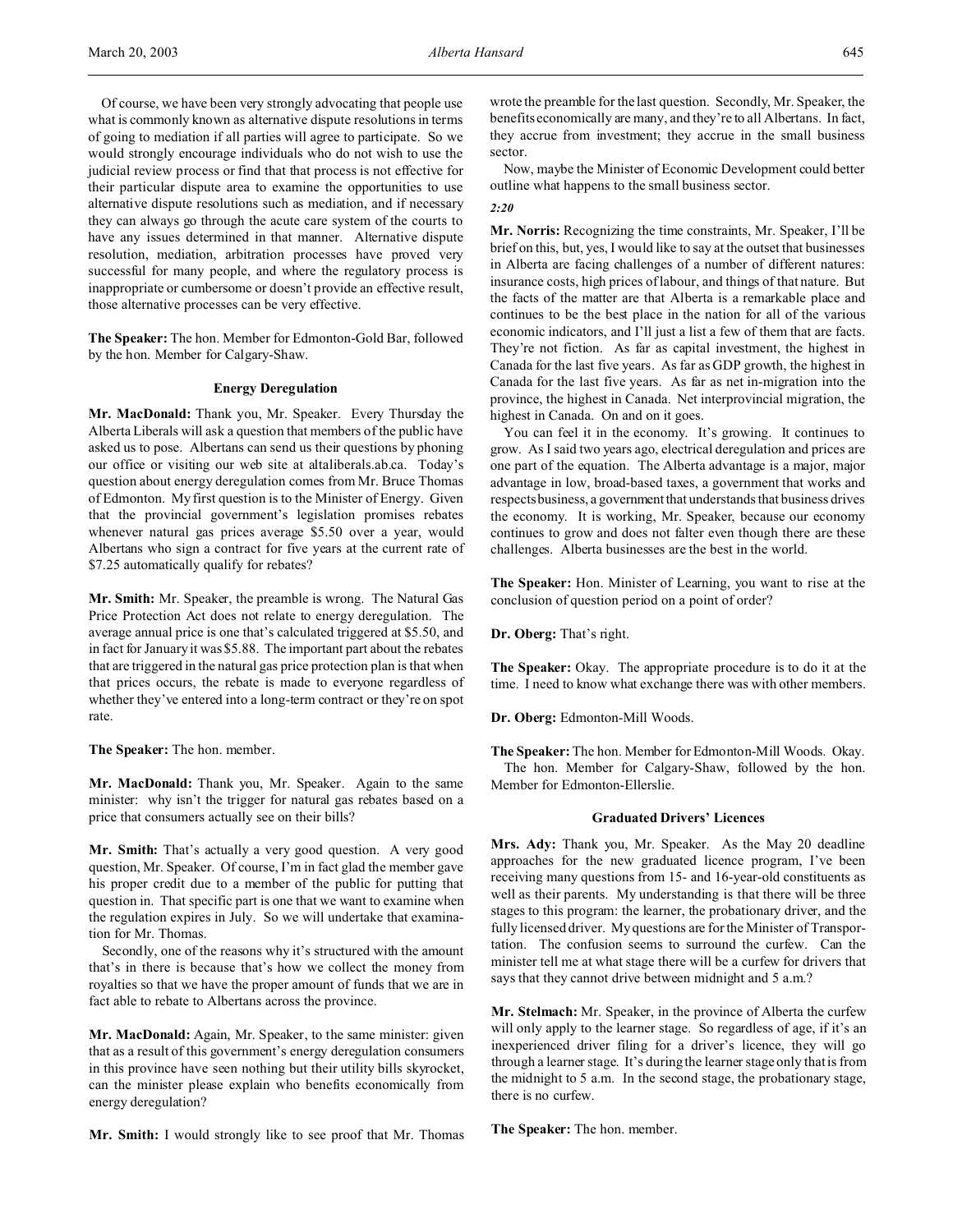**Mrs. Ady:** Thank you. My first supplemental goes again to the Minister of Transportation. If you were to receive your learner's permit before May 20, you could go and get a probationary licence almost immediately. After May 20 how long before you can receive a probationary licence?

**Mr. Stelmach:** Mr. Speaker, again, depending on age. If you were over 16 years old and you entered into the process in terms of applying for a licence, you would go through the learner stage and then, of course, proceed into the probationary. All of those individuals that have their learner's permit at this particular time will go through the regular process, including at the end of the probationary period an exit exam.

**Mrs. Ady:** My final supplemental again to the same minister: for clarification does this mean that my constituents will now be taking two road tests and paying for it twice?

**Mr. Stelmach:** Mr. Speaker, clearly, evidence across this country shows that new drivers are twice as likely to be involved in an accident as experienced drivers, and given the huge cost to society – I believe the Alberta Motor Association has pegged it at about \$3.8 billion to this province on an annual basis – we are as a result of some good work done by many members here, in fact the Member for Red Deer-South, introducing the graduated driver's licence for that very specific purpose, and that is to save lives.

There will be two exams. There will be the actual exam for the probationary licence at the completion of the probationary period. Again, it has to be suspension free for the last 12 months of the period. Then they will write what is called the exit exam. We are just developing and designing the exit exam at this particular time, consulting with all stakeholders, looking at the experiences of exit exams in other provinces like British Columbia and Nova Scotia. Mr. Speaker, I'm looking forward to the day that we can reduce the number of incidents in this province similar to the history in B.C. and Nova Scotia, which is about 30 percent.

**The Speaker:** The hon. Member for Edmonton-Ellerslie, followed by the hon. Member for Edmonton-Highlands.

#### **Canada/U.S. Relations**

**Ms Carlson:** Thank you, Mr. Speaker. There are compelling economic and security reasons for Canada and the United States to ensure that the Canada/U.S. border remains open for trade, tourism, and investment but becomes less vulnerable to disruption by terrorists and other threats. My questions today are to the Minister of International and Intergovernmental Relations. What is this minister doing to ensure that this province, this country, and the States are developing long-term policy on security and immigration where there would be broad agreement between all parties?

**The Speaker:** The hon. minister.

**Mr. Jonson:** Thank you, Mr. Speaker. First of all, I would just like to note that immigration is a federal responsibility. However, it is very important to our cultural and economic fabric here in the province, and it is something that we are certainly giving priority to and keeping an eye on with respect to recent developments.

Now, with regard to border security I can say that officials from my ministry recently met with representatives from the federal department of Foreign Affairs and International Trade. Alberta made it very clear to the federal government that keeping border

disruptions to a minimum is our highest priority, and we expect the federal government to do all it can to ensure that that happens. Also, we very clearly told federal officials that continued co-operation between the U.S. and Canada is essential to ensure the free movement of goods and products between our two countries.

Alberta continues to insist on more co-operation from the federal government on priority issues like border security and infrastructure security and continental defence and bilateral trade. Ottawa assured us at this recent meeting that the smart border accord with the U.S. is minimizing border delays, and that accord is an agreement between the United States and Canada to ensure potential border disruptions do not jeopardize the health of our economies.

**Ms Carlson:** Mr. Speaker, what is this minister doing to ensure that border restrictions are functional and don't necessarily harass people who need to cross the borders frequently?

**Mr. Jonson:** Mr. Speaker, we would certainly share the hon. member's concerns because that is a very critical matter that needs to be addressed. I can say that the people who developed Alberta's counterterrorism crisis management plan worked very closely with the RCMP, CSIS, and the Department of National Defence. Those organizations are in close contact with the FBI and Homeland Security in the United States as is our federal government and the American government. Alberta is making its counterterrorism crisis management plan available to other provinces, and we are working in that regard.

Overall, Mr. Speaker, we feel that the federal government is making a major effort. They are putting resources into working with the province of Ontario, in particular, where there are border crossing challenges and difficulties, and we are also monitoring the situation with respect to our access to the United States, basically through, for the most part, Montana, to make sure that every effort is being made to keep the trade, the trucks, the vehicles moving, the tourists moving, the immigration matter being kept up to date and moving smoothly.

**Ms Carlson:** Mr. Speaker, can the minister tell us what he's doing at this time to discuss with businesses how they are going to facilitate their business transfers across the borders during this next crucial time period?

**Mr. Jonson:** Well, Mr. Speaker, it's my understanding that this is an issue our federal government has been working on closely with the United States through the smart border accord, and Alberta certainly supports any efforts that are being made in that regard to ensure, as I've said, the free movement of goods and people across our border with the United States. However, we have to acknowledge that we are living in some very troubled times with some issues in this particular area being very touchy, so to speak, and they have to be dealt with very carefully.

The Alberta government does recognize the right of the United States to take appropriate steps to ensure their border security, and the Alberta government will continue to monitor the situation to ensure that there is as little disruption as possible in the passage of people and goods between the United States and Canada.

# *2:30*

**The Speaker:** The hon. Minister of Learning to supplement?

**Dr. Oberg:**Yes. Thank you, Mr. Speaker. As the minister responsible for immigration in this government I would bring to the hon. member's attention that I will be meeting with my federal counterpart tomorrow morning to discuss some of these very issues.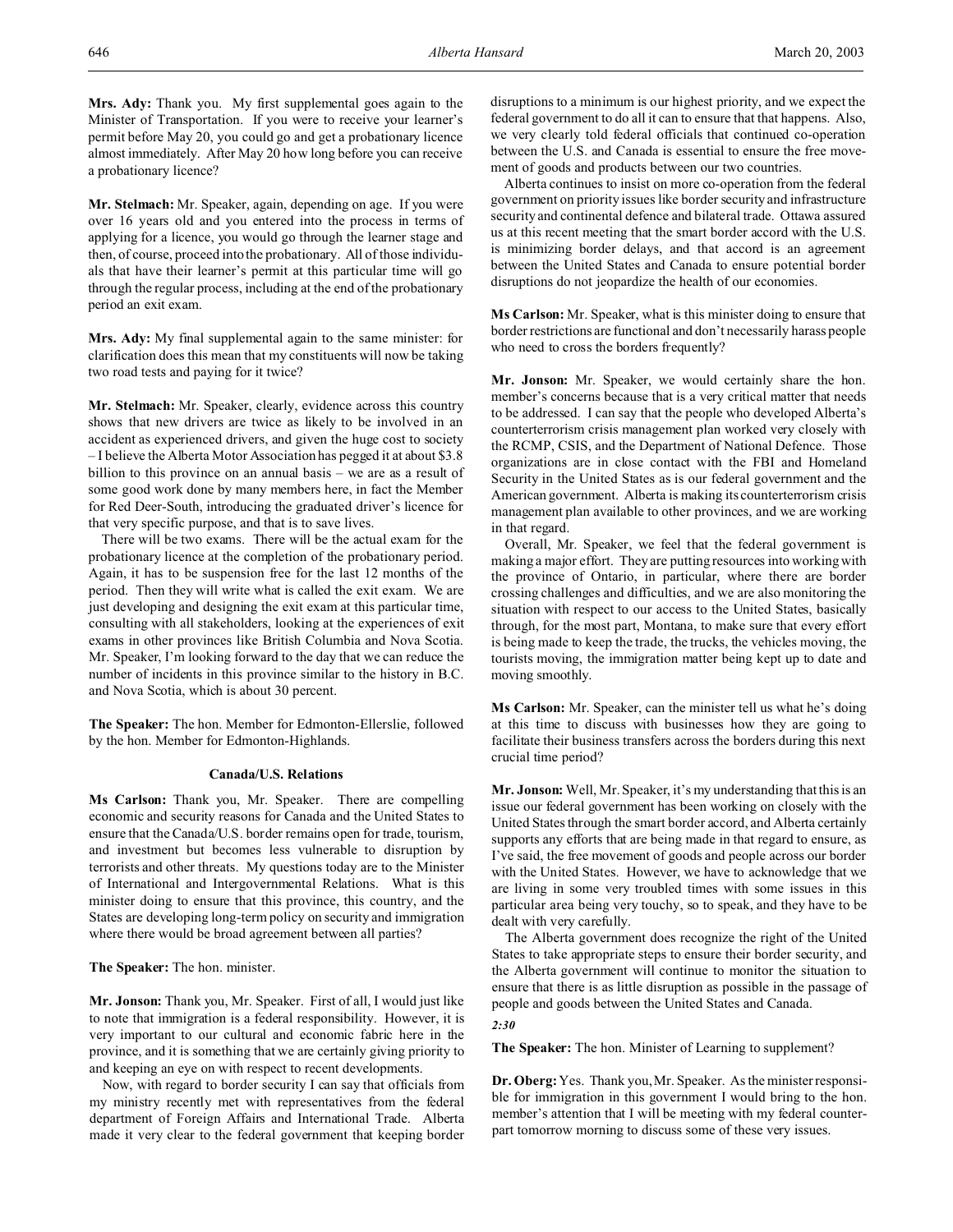**Mr. Mason:** Maybe he's also the defence minister, Mr. Speaker.

#### **Energy Rebates**

**Mr. Mason:** Mr. Speaker, Albertans are receiving their natural gas bills this week, and their reaction is probably unprintable and unparliamentary. Most Albertans paid more for natural gas this winter than ever before. For example, one Edmonton homeowner had bills this winter of over \$748 for a three-month period, higher than he would have paid in the year 2001 without rebates. My questions are to the Minister of Energy. Why won't the minister just admit that the only reason homeowners received rebates in 2001, when bills were even lower than today, was because an election was just on the horizon?

#### An Hon. Member: Patently untrue.

**Mr. Smith:** Mr. Speaker, a comment on the bench here is that it's patently untrue, and it is patently untrue. In fact, if I remember correctly that turbulent time of the year 2000, there was also an Alberta dividend paid to all Albertans in the preceding period, November-December, that was two times \$150. This was the first experience that this government had with a spiraling gas cost, the commodity price itself. They responded, and they responded appropriately. It occurred at a time when other events were taking place as well, but the government certainly responded.

Afterward, Mr. Speaker, we were asked to put a program in place. We have put a program in place. We've maintained our belief in market forces, but we have not lost our compassion, our compassion for seniors, our compassion for those who do need the assistance. Those programs have been put in place this year, and they have benefited people in their time of need.

**Mr. Mason:** Mr. Speaker, can the minister please tell the Assembly if the cost of giving consumers a \$1 billion rebate program in 2001 has been declared as an election expense by the Conservative Party?

**The Speaker:** The hon. member, third question.

**Mr. Mason:** Thank you very much. Well, since the minister chooses not to answer that question, Mr. Speaker . . .

**The Speaker:** Please, please. Party matters are not part of the question period routine. Hon. member, it wasn't a question of the minister not answering the question. The minister could not answer the question.

**Mr. Mason:** Thank you very much, Mr. Speaker. I would like to know from this government whether or not they are willing to repay the Alberta treasury the \$1 billion in election payoffs that they offered before the last election since it clearly wasn't a rebate program. They don't have one now.

**The Speaker:** Hon. members, the time for question period has now elapsed. Let me just indicate that on Monday of this week the House dealt with 15 sets of questions; on Tuesday, 15 sets of questions; on Wednesday, 14 sets of questions; and today, 11 sets of questions. So, all in all, pretty good. We could've had a few more today; that would've been good.

### head: **Statement by the Speaker**

### **Fourteenth Anniversary of Election**

**The Speaker:** I would also like to point out before we call on the

first member for Members' Statements that 14 years ago today, March 20, 1989, the following members earned their right to participate in this House: first of all, the hon. the Premier, the MLA for Calgary-Bow; the hon. Minister of Aboriginal Affairs and Northern Development, the Member for Lesser Slave Lake; the hon. Minister of Sustainable Resource Development and the MLA for Athabasca-Wabasca; the hon. Minister of Infrastructure and the MLA for Rocky Mountain House; the hon. Minister of Finance and MLA for Calgary-Foothills; the hon. Minister of Seniors and the MLA for Stony Plain; and the hon. Deputy Speaker and the MLA for Highwood.

## head: **Members' Statements**

**The Speaker:** The hon. Member for Edmonton-Riverview.

## **Water Strategy**

**Dr. Taft:** Thank you, Mr. Speaker. Pause for a moment if you will and think about where our province would be if it were not for our water resources. Farming and ranching in our province would be dead, the forest industry closed down, power generation would be crippled, and our now vibrant cities would be emptied of their people.

Life in this province, in all provinces, depends on water. For too long this government has taken Alberta's water resources for granted. Water has been an issue in this province for more than one decade, and what does this government have to show? No strategy, no management plan, no conservation plan. Nothing. And what does the Minister of Environment tell us? He says that there has not been enough time. He says that this government needs more than a decade to produce a water strategy for this province. In fact, when I questioned the minister in this House, he wouldn't even commit to have the water policy by next year. Meanwhile, Albertans struggle with their water shortage problems, living with stopgap measures from their government.

At the same time, the Official Opposition has presented numerous plans and solutions to address Alberta's water crisis. The opposition has repeatedly pressed for a water resource inventory, universal metering, a clean water strategy alliance, and water conservation incentives. Our solutions would ensure that Albertans have a plentiful supply of clean water now and into the future. Our solutions would also ensure that Alberta's ecosystems are treated in a manner that promotes sustainability and conservation.

Despite all of our suggestions this government has dragged its heels on a meaningful water policy for the last 10 years and has instead relied on stopgap measures. Finally, after much prompting, the Minister of Environment promised to show Albertans at the end of this month a draft of a provincial water strategy. We have waited for more than a decade. It had better be a good one.

Thank you.

**Dr. Taylor:** Your plan wasn't very good, Kevin. There are only seven of you.

**Mr. Bonner:** Without interruption?

**The Speaker:** Was that the cat calling the kettle black? The hon. Member for Edmonton-Glengarry without any interruptions? Rather aggressive this week. I think it has something to do with the full moon.

The hon. Member for Calgary-Montrose.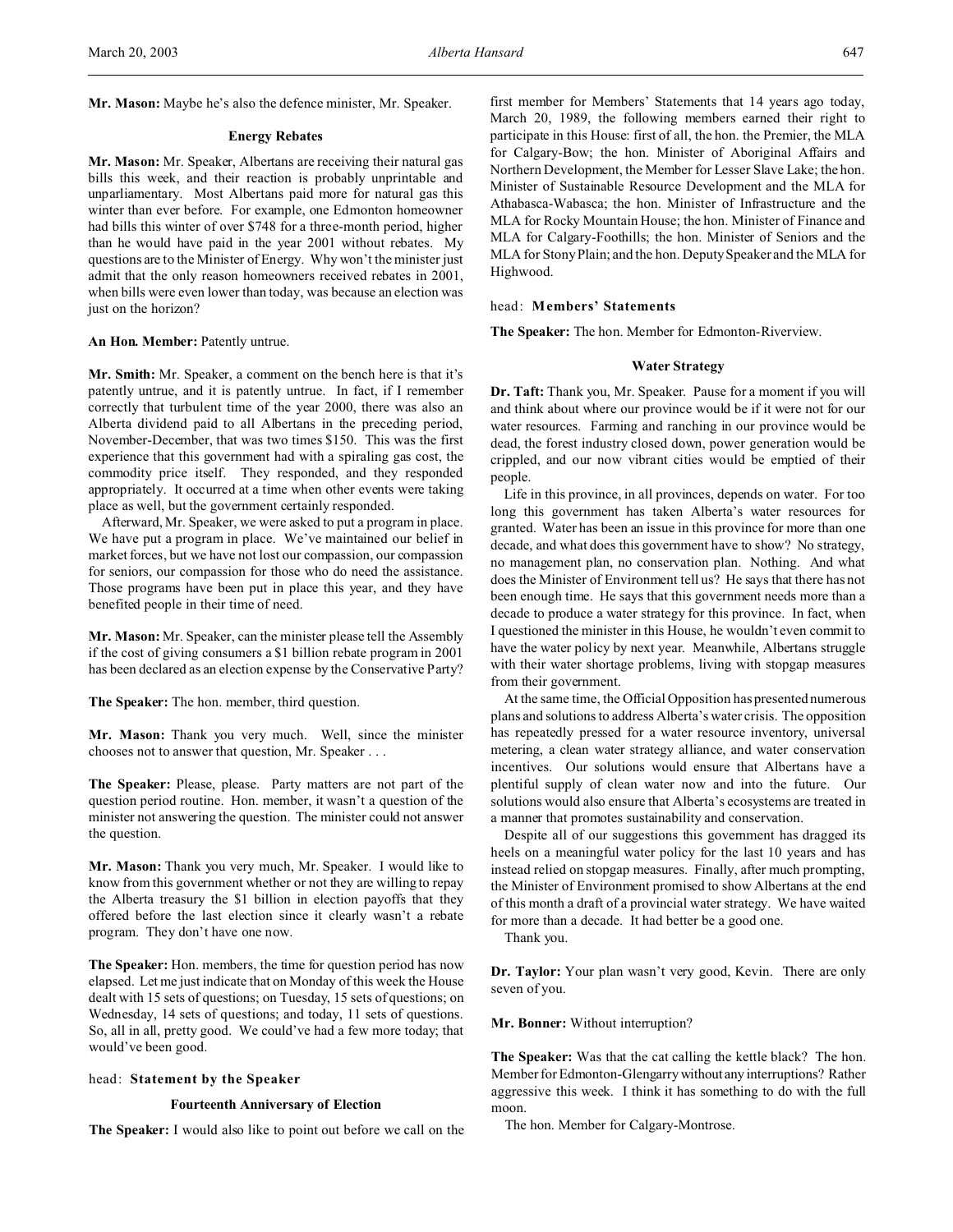# **International Day for Elimination of Racial Discrimination**

**Mr. Pham:** Thank you, Mr. Speaker. I rise today to recognize the International Day for the Elimination of Racial Discrimination, March 21.

The United Nations first recognized this day in 1966 and designated it in memory of the antiapartheid demonstrators killed or injured in Sharpeville, South Africa, in 1960. Canada was one of the first countries to support this United Nations declaration, and it began recognizing the day on a national basis in 1989.

Recognition of the International Day for the Elimination of Racial Discrimination is particularly important this year considering the international terrorist crisis around the globe and the major conflict in the Middle East. Social harmony and peace are important and are only possible if we find ways to understand, value, and respect people of all races, religions, and ethnicity.

We are fortunate in Canada to have people with a wide variety of skills and experience who contribute to our communities and to have a rich mosaic of cultures woven into the strong fabric of our province and our nation. Let us celebrate the uniqueness of each individual and culture. Let us embrace a vision of Alberta where everyone has access to social, economic, and cultural opportunities on a fair and equal basis regardless of cultural or visible differences. We can, by working together, create an Alberta free of racial discrimination.

As chair of the Advisory Committee on the Human Rights, Citizenship and Multiculturalism Education Fund, I ask you join the community and the committee in working toward this goal.

Thank you, Mr. Speaker.

**The Speaker:** The hon. Member for Banff-Cochrane.

#### **Dave Irwin**

**Mrs. Tarchuk:** Thank you, Mr. Speaker. Today I would like to recognize a constituent and friend, Mr. Dave Irwin, one-time Olympian, an original Crazy Canuck, and a member of the Canadian downhill ski team from 1971 to 1982.

Dave recently organized and took part in the Dash for Cash downhill race at Sunshine Village on the same mountain that nearly killed him two years ago. Most of us will remember the terrible ski accident where Dave suffered severe head injuries and was hospitalized for three months, injuries that many people would not have survived. Not only do some consider it a miracle that Dave was skiing at this event, but it is even more incredible that he had one of the fastest times as a forerunner.

The Dash for Cash was the first major fund-raiser for the Dave Irwin Brain Injury Foundation and will become an important and I'm sure very popular annual event. On March 8 of this year, 22 teams of four and over 40 volunteers braved frigid weather and raised nearly \$50,000, money that will be put in an endowment fund to support research, awareness and prevention programs, and aid for those living with brain injury.

Dave's positive attitude and determination have contributed to his remarkable near-full recovery, and he truly is an inspiration to all of us. As a brain injury survivor, Dave is now using his talent and skill to help others and is working to remove the social stigma against people with brain injuries.

Please join me in congratulating Dave on the success of his fundraiser and in wishing him all the best on his continuous road to recovery. On behalf of Albertans, thank you, Dave, for your major contributions to the people of this province.

**The Speaker:** The hon. Member for Edmonton-Highlands.

# *2:40* **Iraq Conflict**

**Mr. Mason:** Thank you, Mr. Speaker. Today is a tragic day in the history of our shared humanity. It is the day that the leaders of the world's most powerful nation, the United States, chose to commit an act of unprovoked aggression against a much smaller and less powerful nation.

In the aftermath of the Second World War the United Nations was established to prevent unprovoked aggression. The UN Charter specifically prohibits powerful nations from launching wars of aggression against less powerful nations. The war against Iraq sets a very dangerous precedent. After regime change in Iraq, who is next? North Korea? Iran? Venezuela? Canada? The doctrine of pre-emption can be invoked by countries other than the United States against their less powerful neighbours. It will lead to greater proliferation of weapons of mass destruction as smaller countries arm themselves to better repel aggression. It will not make the world safer but rather much more dangerous.

Not only is the war against Iraq destabilizing; it is also unnecessary. Since last November weapons inspectors have been on the ground in Iraq working unimpeded. All of the U.S. and British intelligence leads claiming that Iraq was hiding illegal weapons were in the words of one of the inspectors: garbage, garbage, and more garbage.

The Canadian peace movement deserves a tremendous amount of credit for moving the federal government to opt out of the Bush/Blair war of aggression against Iraq. So does the federal NDP under the leadership of Alexa McDonough and Jack Layton, who have been saying since last fall that this war is illegal and wrong.

When the Premier ties himself up in knots pledging solidarity with the most retrograde elements of the Bush administration, he does a disservice to Albertans. In doing so, the Premier does not speak for millions of Albertans who deplore this war of aggression. The Premier claims to be protecting Alberta's interest in speaking out. By invading Iraq, the U.S. is seeking to re-establish control over the world's oil reserves. Counteracting OPEC to push oil prices down has been a cornerstone of American policy for decades. Low oil prices in the long term mean less exploration, less oil sands investment, and lower royalty revenues for the government. It means . . . [Mr. Mason's speaking time expired]

## head: **Presenting Petitions**

**The Speaker:** The hon. Member for Edmonton-Gold Bar.

**Mr. MacDonald:** Thank you very much, Mr. Speaker. I would like to present a petition to the Assembly, please, and it is signed by 25 people from across the province, and they're petitioning the government here.

We, the undersigned residents of Alberta, petition the Legislative Assembly to urge the provincial government to establish a provincially subsidized monthly transit pass program for low income Albertans that would apply to all municipalities with a public transit system.

Thank you.

### head: **Notices of Motions**

**The Speaker:** The hon. Minister of Justice and Attorney General.

**Mr. Hancock:** Thank you, Mr. Speaker. On behalf of the Deputy Government House Leader I rise pursuant to Standing Order 34(2)(a) to give notice that on Monday he will move that written questions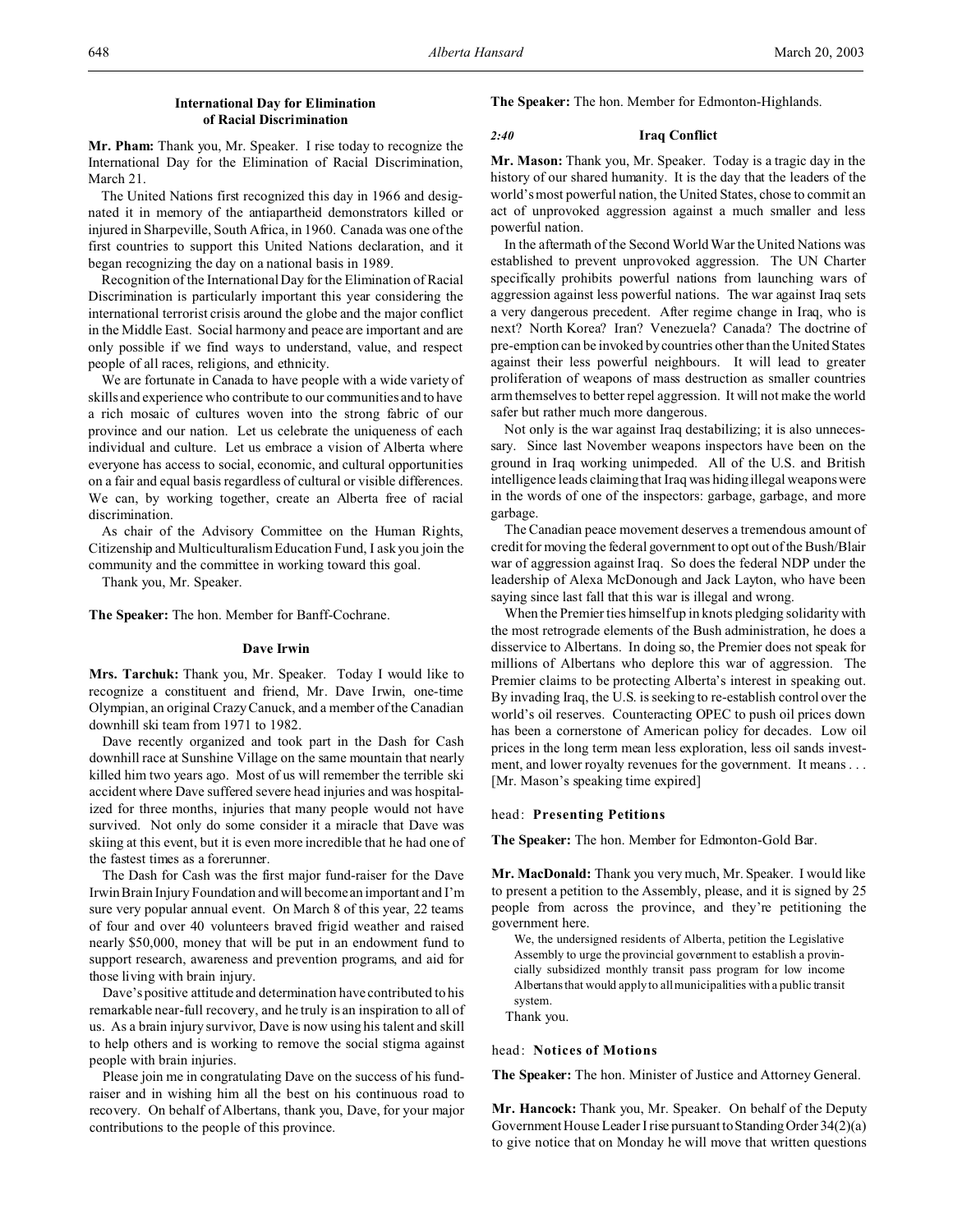appearing on the Order Paper do stand and retain their places and also to give notice that on Monday he will move that motions for returns appearing on the Order Paper do stand and retain their places.

#### head: **Introduction of Bills**

**The Speaker:** The hon. Minister of Human Resources and Employment.

### **Bill 32 Income and Employment Supports Act**

**Mr. Dunford:** Thank you very much, Mr. Speaker. I request leave to introduce Bill 32, the Income and Employment Supports Act.

This bill will bring different programs together under one piece of legislation and make the processes for delivering them clearer and fairer. It reflects the recommendations of the MLA committee to review low-income programs and of course the advice of thousands of Albertans. They call for income supports and employment supports to be brought together so that we can shift the focus from programs to people.

[Motion carried; Bill 32 read a first time]

#### head: **Tabling Returns and Reports**

**The Speaker:** The hon. Member for Edmonton-Highlands.

**Mr. Mason:** Thank you very much, Mr. Speaker. I have a number of tablings today. This tabling is on behalf of the Member for Edmonton-Strathcona. It's a review of the Old Scona academic high school's finances, showing concerns about the anticipated funding shortfall.

I'd like to table an e-mail from someone from Spruce Grove to the minister, and it says: "That giant hissing sound is the sound of money being sucked out of Albertans' pockets."

Mr. Speaker, this is an e-mail from a Morinville senior, and he says that large gas lines "to export our natural gas out of this country . . . is good for Alberta's economy but I don't think it should be done at the expense of seniors and low income" Albertans.

Mr. Speaker, I'm tabling a power bill from Ardrossan with a comment from the citizen that the cost has nearly doubled due to deregulation.

Another power bill from Morinville, Mr. Speaker. This one says: "This is ridiculous, 4 times what it should be. We are going to move to another province before we have to lose our house."

This is an e-mail from a constituent of mine, Mr. Speaker, and it says: "I believe the government has to do something to lower the costs of rising energy costs . . . Something [has] to be done."

Mr. Speaker, this is a power bill from Edmonton with the comment, "Thank you for speaking on our behalf to what seems like a deaf ear."

This is an e-mail to my office, Mr. Speaker. It says: I would love to come up with energy saving devices and put them in place, but with prices steadily rising, I can't afford to buy any of the items.

Mr. Speaker, this is an e-mail from a single person who is paying one-third of the cost of her mortgage on her utilities.

Mr. Speaker, I'm tabling today a letter to Minister Woloshyn . . .

**The Speaker:** Hon. member, please, please, please. You know about the thing about the names. I must have said it six times this week.

**Mr. Mason:** I apologize: to the Minister of Seniors. I quote in part from seniors voicing their displeasure with regard to the deregulation of utilities: "It has been a fiasco."

Mr. Speaker, I'm tabling a letter and some utility bills from St. Albert, and the citizen comments, "It is virtually impossible for our usage to double from one year to the next," yet the charges are double.

Mr. Speaker, this is an e-mail from one of my constituents. I'm quoting, but I won't quote the name. I'll just say that he says that the Premier "should wake up and realize . . . that all people are not in his income bracket."

Mr. Speaker, this is a letter I'm tabling from a stay-at-home mom. She says, "When are we going to see the beneficial prices we were told were coming?"

Mr. Speaker, this is a letter from 102 residents at River Ridge on fixed incomes. They indicate that an increase in condo fees has resulted from high utility costs.

Mr. Speaker, this is a letter from some citizens in Edmonton regarding their ATCO bill. It says in block letters: "We are . . . outraged." "Thank you so much."

An e-mail from a constituent. This citizen uses \$40 worth of power and is paying over \$100 worth of service charges.

Mr. Speaker, this is a letter and some bills from Daysland, and I quote from the citizens: "Our natural gas bills and power bills are outrageous . . . Mr. Premier, we are sitting here freezing in the dark."

Mr. Speaker, I'm tabling a letter and some utility bills from Red Deer, and the citizen indicates, "I may lose my house as I cannot keep up."

This is a bill with some written comments from St. Albert indicating, "We do not keep any lights on."

This is an e-mail I am tabling from a citizen, Mr. Speaker, and they indicate: do I need to turn off the thermostat and freeze the pipes in the house?

Mr. Speaker, I'm tabling a bill from Edmonton with a note from the citizen: there has to be some help.

This bill I'm tabling next, Mr. Speaker, is from Whitecourt. The citizen indicates: my cost per month has doubled.

These are some bills that I'm tabling from a constituent of mine, Mr. Speaker. The comment: there have been more power outages in the rural areas since privatization, and the response time is much longer, approximately six to eight hours.

I'm tabling a bill from Battle River. The citizen comments: the add-ons are disturbing figures.

I'm tabling a bill from a citizen in St. Albert who says: thank you for bringing this to Premier Klein's attention.

Thank you, Mr. Speaker.

#### *2:50*

**The Speaker:** Please. This is a real problem for me. It is now the seventh time, the second time in the last 10 minutes, that you mention names. Well, there seems to be a wall here with respect to this.

Maybe we can come back for tablings with you next Monday; okay?

We'll recognize the hon. Member for Edmonton-Gold Bar.

**Mr. MacDonald:** Thank you very much, Mr. Speaker. I have three tablings this afternoon. The first is a commentary from the C.D. Howe Institute, and it is entitled California Shorts a Circuit. It is about the electricity deregulation there.

The second tabling I have is on behalf of a constituent. It's a letter addressed to the hon. Premier, and it is from Laura Webster. Ms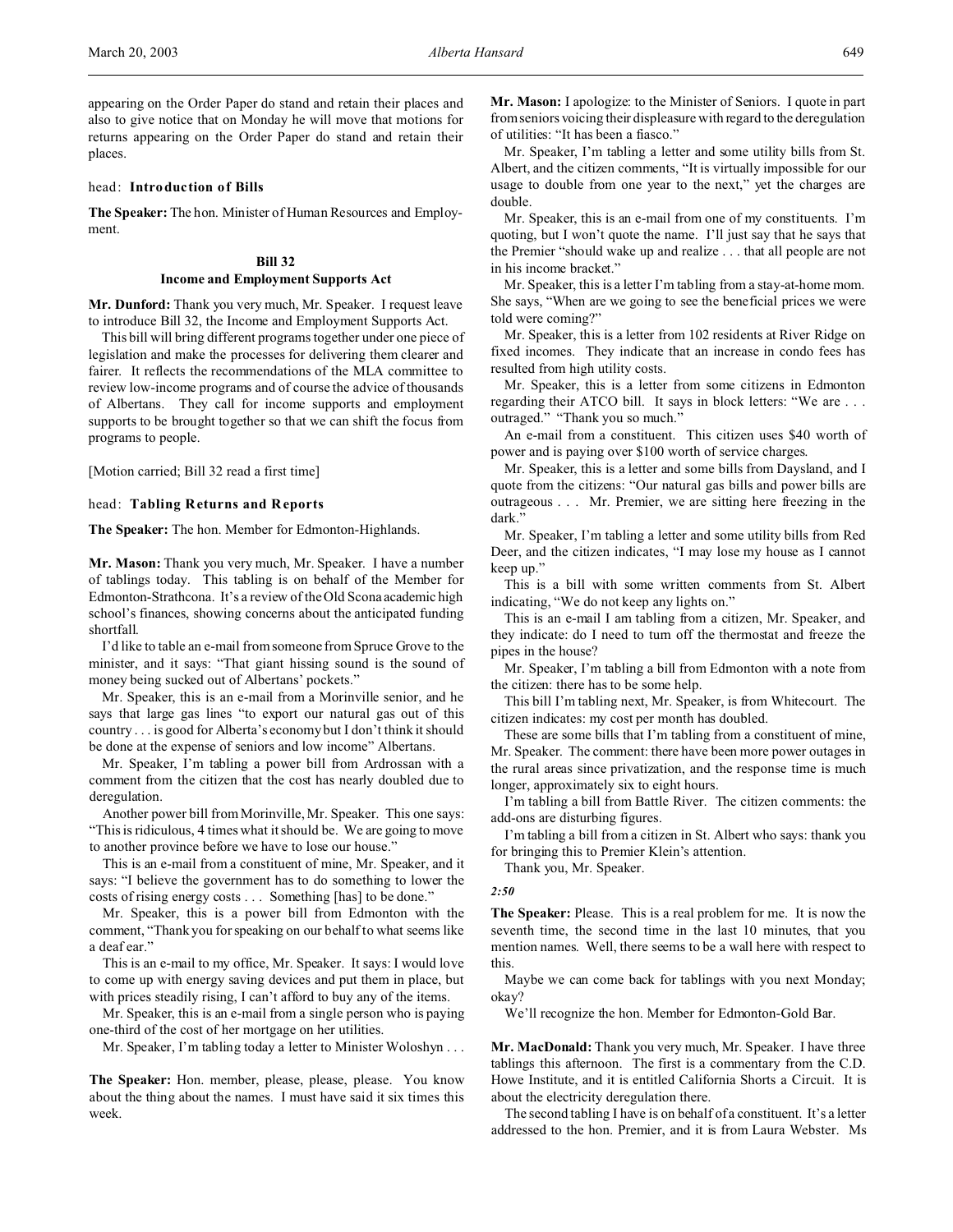Webster is expressing her concern about funding cutbacks and what they're doing to her local school in Kenilworth.

The third tabling I have is also addressed to our hon. Premier and dated February 25. It is from Kevin Whitton, the chair of the school council at Kenilworth junior high. Mr. Whitton is expressing concern about next year's budget for the school as a result of this government's policies.

Thank you.

**The Speaker:** The hon. Member for Edmonton-Riverview.

**Dr. Taft:** Thanks, Mr. Speaker. I have four tablings today, all having to do with education. The first is from Karen Ferrari, a constituent of mine who attended the public gallery on March 19. She's expressing her grave concerns over education funding and also asks for an apology for the comments and groans by the Premier and government MLAs.

The second tabling is a letter to the Minister of Community Development from Melanie Shapiro. Among other things, she says, "Parents are all asking why the Government cannot fund education as a priority."

The third tabling is from Jenn Hoogewoonink to the Premier and the Minister of Learning. Among many things, she says, "We cannot smother concerns of scarcity in education when it directly affects who we are or who we can possibly become."

The fourth tabling is from Linda Telgarsky, a copy of a letter to the Premier and the Minister of Learning. She says, among other things, "I am concerned about the current situation regarding the funding of public schools."

Thank you.

**The Speaker:** Additional members? Additional tablings?

#### head: **Projected Government Business**

**The Speaker:** The Official Opposition House Leader.

**Ms Carlson:** Thank you, Mr. Speaker. I would ask that the government now share with us what they expect to be the business of next week.

**Mr. Hancock:** I expect that next week will be taken up with further debate, additional and comprehensive debate, on Bill 27, Bill 3, and Bill 19.

To be more specific, on Monday, March 24, at 9 p.m. under Government Bills and Orders I would expect that we might take up government motions 14 and 16 and then proceed to Committee of the Whole on Bill 27 and Bill 3 and as per the Order Paper.

On Tuesday, March 25, in the afternoon under Government Bills and Orders for third reading Bill 27, Bill 3, and Bill 19, and as per the Order Paper. At 8 p.m. under Government Bills and Orders for third reading Bill 27, Bill 3, Bill 19, and Bill 30 and as per the Order Paper.

Wednesday, March 26, in the afternoon under Government Bills and Orders for third reading Bill 27, Bill 19, Bill 3 and as per the Order Paper. At 8 p.m. under Government Bills and Orders for third reading Bill 27, Bill 19, Bill 3 and as per the Order Paper.

Thursday, March 27, in the afternoon under Government Bills and Orders for third reading Bill 27, Bill 19, Bill 3 and as per the Order Paper.

**The Speaker:** On a point of order, the hon. Minister of Learning.

## **Point of Order Allegations against a Member**

**Dr. Oberg:** Thank you very much, Mr. Speaker. I rise today under Standing Order 23(h), which states, "makes allegations against another member." In the hon. Member for Edmonton-Mill Woods' preamble he stated – and unfortunately I have not yet had the Blues – that there were \$2 million in renovations spent in my office. As the hon. member fully knows, this was money that was spent in moving 470 of my staff from one building to another building, and that lease change saved the provincial government and the taxpayers of this province \$3.4 million net. He has made a direct allegation against myself personally that I spent \$2 million on renovations to my office. I stand corrected if that is not what is printed in the Blues, but that is what I feel that he said.

**The Speaker:** The hon. Member for Edmonton-Mill Woods.

**Dr. Massey:** Thank you, Mr. Speaker. First of all, it wasn't in the preamble. It was in my third question. What I actually said was: who found \$2 million to renovate his offices.

**The Speaker:** The hon. Member for Edmonton-Mill Woods said: Thank you. Again to the same minister, Mr. Speaker. Given that parents like Mrs. Beaudoin hold the government responsible, when will the minister who found \$2 million to renovate his offices and \$7 million for Calgary public find the \$13 million needed to prevent these cuts in Edmonton public schools?

## The hon. minister said:

Mr. Speaker, again with the Edmonton public audit as I've stated, maybe this member has got something in his ears and can't hear, but we are already down approximately \$4 million to \$5 million, so it is not \$13.5 million.

The other comment that the member made: I would invite the hon. Minister of Infrastructure to comment on the \$2 million that was used to renovate the offices and the amount of money that that has saved my department.

There was no further intervention by any other minister.

"When will the minister who found \$2 million to renovate his offices . . ." Well, it strikes me that this is a point of clarification. Ministerial responsibility involves the taking of responsibility for everything under one's portfolio, one's department, and I suppose that in the most extreme interpretation, when the member says, "who found \$2 million to renovate his offices," he's assuming that the minister must assume responsibility for all the offices in his department.

Regardless of what it is, it was an opportunity for the minister to respond. Not the best words in the world – and maybe we've dealt with this as a point of clarification, with the House recognizing, as well, that sometimes we have to accept two contradictory views of the same situation – but a useful intervention for clarification. We all know it was not the Minister of Learning that spent \$2 million on, quote, his offices in the building. I don't believe that the Minister of Infrastructure, as a result of all its petitions from the Speaker over the last six years, would have even spent that much on the whole system.

#### head: **Statement by the Speaker**

#### **Private Members' Public Bills**

**The Speaker:** Hon. members, I've had a number of questions from hon. members with respect to the order of business on Monday, and I want to make the following statement in order to clarify as a result of a number of private members consulting with me in the last several days. It has to do with clarification to all members regarding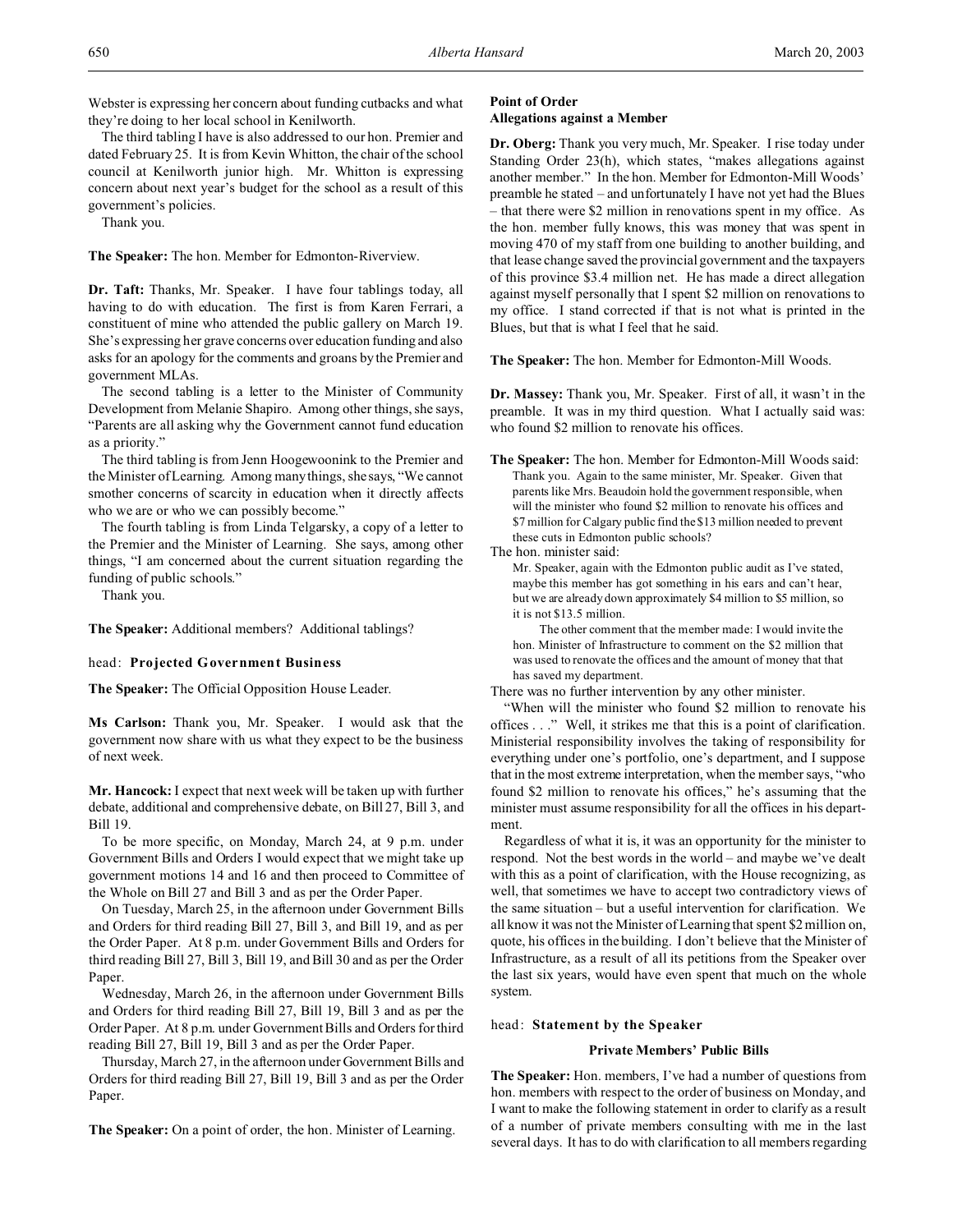the sequence in which private members' bills will be called for debate this Monday, March 24.

Standing Order 9(1) states that "all items standing on the Order Paper, [with the exception of] Government Bills and Orders, shall be taken up according to the precedence." As all members are aware, Standing Order 8(5) provides that a private member's bill must be called in Committee of the Whole within eight sitting days of receiving second reading and within four sitting days after being reported by Committee of the Whole.

Sometimes these time lines will conflict depending upon the progress of various bills. In such cases the order of precedence is determined by the date and the time that the Assembly or the Committee of the Whole has made its decisions in respect of the bills. Therefore, given that Bill 201 received third reading on March 10, it must be the first item of business called on Monday afternoon. Committee of the Whole consideration of Bill 203 will then follow, and if time permits, the next item of business to be called will be third reading of Bill 202.

### head: **Orders of the Day**

#### head: **Government Motions**

### **Time Allocation on Bill 19**

15. Mr. Hancock moved:

Be it resolved that when further consideration of Bill 19, Gas Utilities Statutes Amendment Act, 2003, is resumed, not more than one hour shall be allotted to any further consideration of the bill at Committee of the Whole, at which time every question necessary for the disposal of this stage of the bill shall be put forthwith.

**The Speaker:** The hon. Minister of Justice and Attorney General.

**Mr. Hancock:** Well, thank you, Mr. Speaker. In moving Government Motion 15, I would just advise the House that notwithstanding two news releases by the Official Opposition relative to the death of democracy as we know it, the fact of the matter is that 7.17 hours of debate have been undertaken on the Gas Utilities Statutes Amendment Act to date, including five hours in committee. As we've just heard under Projected Government Business, there are three bills on the Order Paper for discussion next week at committee and third reading, of which Bill 19 is one. So in addition to the 7.17 hours spent to date, there will be an additional hour in committee and then, of course, the full opportunity in third reading for any member to get on the record any concerns that they might have with respect to the bill.

#### *3:00*

In speaking to the time allocation motion, I would remind the House, as I had the opportunity to do thanks to the timely interjection of the Leader of the Opposition affording me the opportunity, that time allocation is a parliamentary procedure that's used in many parliaments around the world. Not that we'd want to follow the lead, ever, of the federal Liberal government, it's used on almost every bill, I think, in the federal House. It's certainly used extensively in the federal House.

But that's not the way we use time allocation in this House. It's a new procedure that's used relatively rarely. In the year 2000 it was used five times. In the year 2000 time allocation was used five times. In the year 2001 it was not used at all. We do have three bills that need to be dealt with before the end of the month, one of them being the gas utilities bill. So I'm moving Government Motion 15 today to deal with that.

Lest anyone suggest that they haven't had an opportunity to do line-by-line analysis in Committee of the Whole, I would indicate that the official Liberal opposition has spent 187 minutes, during which they introduced not one amendment. The New Democrat opposition spent 68 minutes, a full hour and then some, and introduced not one amendment. Members of the opposition have spoken a total of 22 times already on this bill. So although it is a big bill and a complex bill and a very important bill, there has been no lack of opportunity for members of the opposition to let government know and let Albertans know and let this House know what their views are with respect to every aspect of the bill.

So, Mr. Speaker, it is not inappropriate I think at this time to ask the House to consider that although endless debate is allowed in committee and any member has the opportunity to speak as many times as they want in committee under the rules of the House, once two members of the opposition have spoken four times and two members have spoken three times and three members have spoken twice and two members have spoken once and all members have had the opportunity to speak, then to suggest that a further hour of debate in committee might get us through committee, sufficiently allowing the opportunity to introduce any further amendments, or any amendments in this case, because they haven't introduced any amendments, and then we'd move on to further debate in third reading – I'd ask the House to support the motion.

**The Speaker:** Hon. members, Standing Order 21(3) allows one member of the Official Opposition to participate for up to five minutes. The hon. Member for Edmonton-Gold Bar is the participant?

#### **Ms Carlson:** Yes.

**Mr. MacDonald:** Thank you very much, Mr. Speaker. Certainly, to say to the hon. Minister of Justice that I'm disappointed is to be in these circumstances polite. Not only do we have Motion 15, Motion 14, we have Motion 16.

Now, when we talk about democracy, it always comes back to the words of the hon. Premier, Mr. Speaker, and those words were uttered in the election in 1997 in Fort McMurray: I believe in free speech as long as you say the right thing. When we have this bill before the Assembly and to learn that the government is going to limit and restrict and close debate and to compare their record with the federal government – the federal government has used closure eight times, whereas this government, with our research, in the last 10 years has used closure at least 30 times. One time was with the electricity bill, going back to Bill 27 I believe in 1998. Closure was invoked on that bill, and since that bill had closure invoked, electricity prices in this province have slowly been on a volatile rise. Now, were the consumers of Alberta well served by that act of closure? The hon. Member for Edmonton-Highlands with the tablings earlier and the outrage that was expressed by Albertans over their electricity bills would indicate to this member: no.

Now, the Alberta retail natural gas market is currently in a state between a fully regulated utility operation and competitive retail service. After the money that has been spent on energy deregulation in this province, the money that has been spent on the increase in natural gas prices and the bills, how can we say that over seven hours of debate or five hours of debate in committee is adequate? This is a complex piece of legislation. When one comments that the opposition has had the opportunity and they have not gone through this line by line, well, I have looked in *Hansard*, and those government members that have spoken certainly have not gone through the bill at committee stage line by line.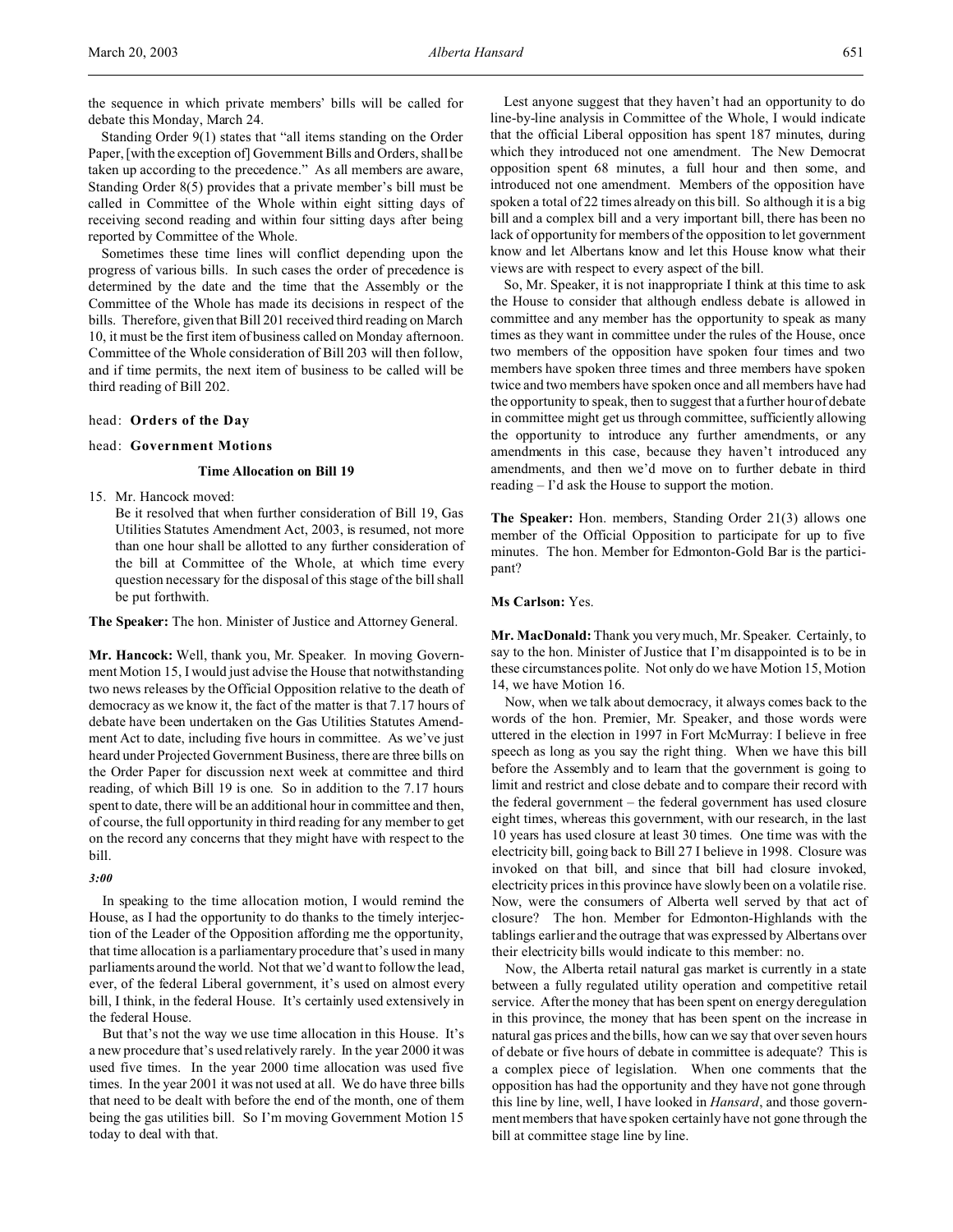When we see double-digit price increases for natural gas in this province, this closure motion indicates to me just how far out of touch the government is with the consumers. Are not the consumers in the constituencies of Edmonton-Calder, Drayton Valley-Calmar, Redwater, Whitecourt-Ste. Anne, Calgary-Shaw, Calgary-Bow expressing their concern about natural gas prices and how they're affecting residential and commercial users in this province? I've heard in the last few weeks in this Assembly concern from all sides of the House.

To think that we are going to have a bill that is going to amend the Gas Distribution Act, the Rural Utilities Act, and the Gas Utilities Act all in one sweep yet we are lining this bill up with another bill that's going to have closure on it, Bill 3, so that we can have convergence of the electricity and the natural gas markets – this government wants to push it through the Assembly.

The amendments were certainly on the web site, the draft amendments for this legislation. I believe there were even draft regulations on Alberta Energy's web site, but that is not part of the debate of this Legislative Assembly. After the final draft was placed before this Assembly, all hon. members should have had the opportunity to stand in this Assembly and debate the merits or the negative aspects of this bill, and this has not been provided . . . [Mr. MacDonald's speaking time expired]

[The voice vote indicated that Government Motion 15 carried]

[Several members rose calling for a division. The division bell was rung at 3:09 p.m.]

[Ten minutes having elapsed, the Assembly divided]

| For the motion:     |           |             |
|---------------------|-----------|-------------|
| Abbott              | Haley     | McClelland  |
| <b>Boutilier</b>    | Hancock   | Rathgeber   |
| Broda               | Herard    | Renner      |
| Calahasen           | Hutton    | Snelgrove   |
| Cardinal            | Jonson    | Stelmach    |
| Coutts              | Klapstein | Strang      |
| Danyluk             | Lord      | Tannas      |
| Forsyth             | Lougheed  | Tarchuk     |
| Friedel             | Mar       | Taylor      |
| <b>Fritz</b>        | Maskell   | VanderBurg  |
| Gordon              | Masyk     | Vandermeer  |
| Graydon             | McClellan | Woloshyn    |
| Griffiths           |           |             |
| 3:20                |           |             |
| Against the motion: |           |             |
| Blakeman            | MacDonald | Nicol       |
| Bonner              | Mason     | Taft        |
| Carlson             | Massey    |             |
| Totals:             | $For-37$  | $Against-8$ |

[Government Motion 15 carried]

### head: **Government Bills and Orders** head: Committee of the Whole

[Mr. Tannas in the chair]

**The Chair:** I'd like to call the Committee of the Whole to order.

## **Bill 19 Gas Utilities Statutes Amendment Act, 2003**

**The Chair:** Are there any comments, questions, or amendments to be offered with respect to this bill? The hon. Member for Edmonton-Gold Bar.

**Mr. MacDonald:** Thank you very much, Mr. Chairman. In the time allocated, which is certainly not enough time to debate this billiondollar issue – this is going to be a billion-dollar bill for Albertans in the future – I would urge any members on the government side that wish to participate in the debate certainly to do so because Albertans will be interested in reviewing this record if natural gas bills continue to be as confusing as electricity bills currently are.

Now, when we talk about providing choice to citizens with natural gas delivery and that this choice is going to drive down costs, I have yet to be convinced of this. When I go through the bill, I see many, many things that need improvement. There are many ways to improve this bill, but still I don't think we can improve it enough that it is going be a positive influence on Alberta consumers and is going to drive down prices in this province. It has yet to be explained to me how giving consumers more choice in signing a contract, whether it's for three or five years or even for one year or floating through on this natural gas spot price to receive natural gas for residential heating, is going to improve the lot of Albertans. With Bill 3, the sister of Bill 19, we have quite an extensive time for a market surveillance administrator.

One only has to look at, of all things, the Progressive Conservative Association of Alberta's policy convention booklet from 2002. This was a policy convention that took place November 15 and 16 at the Coast Plaza Hotel and conference centre.

### **Mr. Rathgeber:** Were you there?

**Mr. MacDonald:** No, I was not there, but certainly I was delighted to receive a copy of the policy conference workbook.

In that workbook it's surprising how many good policies of this Conservative Party don't make it to this Legislative Assembly floor. This is one of them, and I think it's yet another example of imitation being a fine form of flattery. First, we see the stabilization fund being adopted. This is an opportunity for the government to take a fairly sound policy from the policy convention, and if we're going to take a bad law and make it a little better, well, let's do this.

In discussions there there was an effort made to establish a special watchdog committee to monitor. To monitor. Now, there are many Conservatives that are very good at monitoring the situation, and here is another example where the Conservatives want to monitor, but this committee should monitor the rural utility systems. The committee should have on it the Minister of Energy, municipally elected representatives, and energy and industry participants and clients. The clients would include the consumers, Mr. Chairman. This idea would be called price protection for rural utility systems. What a great idea to have price protection for natural gas consumers.

I was going through this legislation and going through Bill 3, and there was such a deal in Bill 3 made over the market surveillance administrator, but in Bill 19, the Gas Utilities Statutes Amendment Act, 2003, that was to my surprise not there. So at this time, Mr. Chairman, I would like to submit to the Assembly – and it's in order from the Parliamentary Counsel – an amendment to the Gas Utilities Statutes Amendment Act. I'm going to get one of the pages, please, to take this to the Chairman of the Committee of the Whole.

For the record I believe we will call this amendment A1, and as it's been circulated to all hon. members of this Assembly, I will read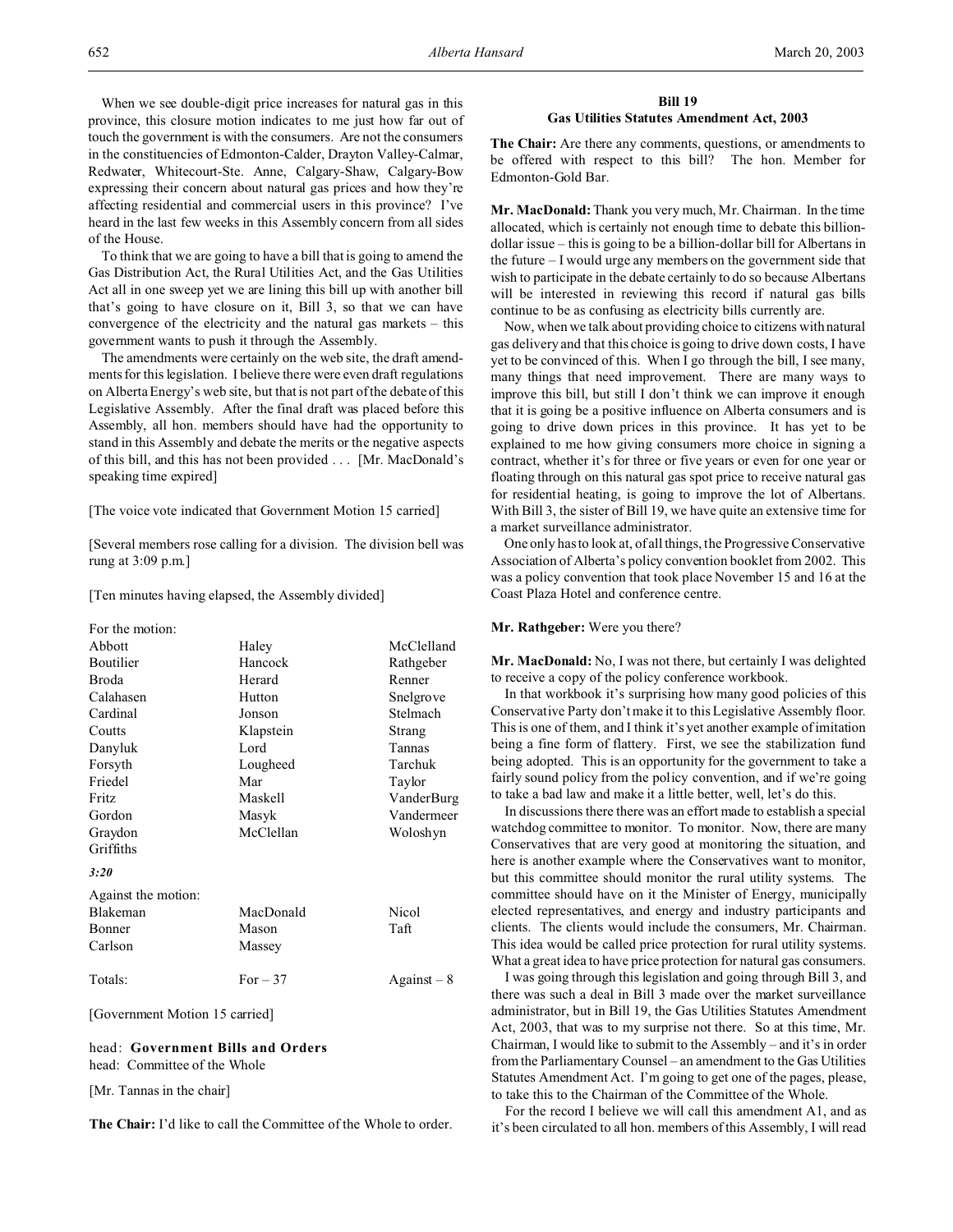the proposed amendment into the record: the hon. member to move that Bill 19 be amended in section 2(2) by adding the following after the proposed section 28.8:

Market Surveillance Administrator

28.9 (1) The Minister of Energy must appoint an individual to serve as the Market Surveillance Administrator who shall monitor and investigate the supply, distribution, and sale of natural gas from the distributor to the consumer.

(2) The Market Surveillance Administrator shall report to the Minister of Energy on matters in subsection (1) annually.

Now, I think this amendment A1 is reasonable, and I'm not going to in the short time allowed . . . It's reasonable because it's going to provide the same sort of protection that electricity consumers can get. I don't know what to say other than to urge the hon. members of the government – certainly, they must be aware of the price protection for rural utility systems, which was discussed at the convention last November, and it's certainly an issue that I have brought forward. I have had correspondence with the hon. Minister of Government Services, and I really wasn't satisfied with the response and the speed of the response from the department, but I think that it is very, very important. I have to say that I'm disappointed that we're going to have this so-called flow-through rate, and we're going to have these wild swings in prices.

#### *3:30*

In conclusion in regard to amendment A1, I would urge all members to consider that the EUB at one time thought that the Natural Gas Price Protection Act would allow some form of consumer protection. Now, if one looks at decision 2001-75, one can see where the board thought that the Natural Gas Price Protection Act would work in that manner, and when the board considers that given the provisions of the Natural Gas Price Protection Act some customers such as AltaGas would be sufficiently protected, the board thought that, well, if the Natural Gas Price Protection Act is that good, then there's no need to consider the hedging provisions that AltaGas had proposed to be necessary to soften up some of the price spikes for consumers.

Now, I'm sure there's going to be an hon. member of this Assembly standing up to say: we don't need the market surveillance administrator. There will be an hon. member from the government standing up to say: we don't need this because the board is going to take care of everything. Well, the board in that decision thought that the Natural Gas Price Protection Act was going to do the job, and we all know that that act . . .

# **Mr. Mason:** It's useless.

**Mr. MacDonald:** I don't know when it's going to work. I heard a comment that it was useless, but I don't know when that Natural Gas Price Protection Act is ever going to kick in, and consumers across this province, to say the least, are resentful. They consider that Natural Gas Price Protection Act to be a broken promise. However, in regard to Bill 19 and the proposal that we have a market surveillance administrator, I would like all hon. members to consider this, and when you consider the manipulation of price that has been alleged at the Power Pool – it has been proven on two occasions, but no names have been released to the public, which disappoints me, Mr. Chairman – and when we see all these marketers coming in to supply retail service to customers for natural gas, the market surveillance administrator is needed. It certainly is needed, and I would urge all members of this Assembly to support this amendment, and this is the first of many amendments that I have in regard to this bill.

Now, when we consider this, Mr. Chairman, we have to think of

what's best for natural gas consumers in this province. They will need a market surveillance administrator to ensure that their interests in what is, in my view, flawed legislation have to be protected by someone.

Thank you.

**The Chair:** The hon. Member for Edmonton-Rutherford.

**Mr. McClelland:** Well, thank you, Mr. Chairman. My friend from Edmonton-Gold Bar issued an invitation for members of the government or members opposite to him to participate in this debate and to speak specifically to the amendment that is before us. I'm glad that I was admonished to speak specifically to the amendment that is before us because it may have been a 'cirticuous' . . . a roundabout route for me to get from it and to it.

#### **An Hon. Member:** Circuitous.

Mr. McClelland: Yes. You see, I can't even get the word out because I have so much difficulty with this amendment.

Now, the amendment of course speaks to the act that's before the House, the Gas Utilities Statutes Amendment Act, 2003. This act was brought to the House to facilitate, as members have said, competition in the marketplace. So what is this competition going to do, and why should we think that this competition is going to change anything? Why should we have any particular confidence in the capacity of the free market in essentially a deregulated gas energy market to provide value? I think that we should, Mr. Chairman, and we should . . . [interjection] Oh, I see. Okay. Thank you. I wasn't sure quite what the hand signal was, Mr. Chairman, and I was a little nervous because I know it's been a while since I got to the amendment.

**An Hon. Member:** I'll give you a hand signal you can understand.

**Mr. McClelland:** The member opposite suggests that he has a hand signal that I could understand very readily, and I'm sure that I could. Thumbs up would be the signal that I'm on the right track.

Well, the legislation that the amendment speaks to is legislation that brings competition to the marketplace, and that competition in the marketplace may provide innovation, which will in fact provide better value to the customers being served, and that's really what we have to look to. The commodity of natural gas has a finite value. We've all discussed this in the Chamber in the many hours of debate that this bill has been before the House, the endless debate, and we have come to understand that natural gas has a value, and we have come to understand that our planet is best served if natural gas is used with a mind to the finite limit of that resource and its actual value. If we use our resources based upon what their real value is, well, innovation comes into play, conservation, that I know members opposite, the Liberals and the New Democrats, would surely feel comfort with, and the efficient use of the resource.

Imagine, had we not considered a finite resource based upon its value to society, would we waste or would we not waste that resource if we had it for nothing? We're driven because we're human beings to make more efficient use based upon the price that we pay for a commodity. So although the prices have been high relative to what we used to pay for it, the price relative to its value to our economy and to the North American economy is not particularly high and is forcing us to innovate and to use the resource wisely.

Now, over the course of recent months the price has been high. It's spiked up. But it's spiked up in recent months because of world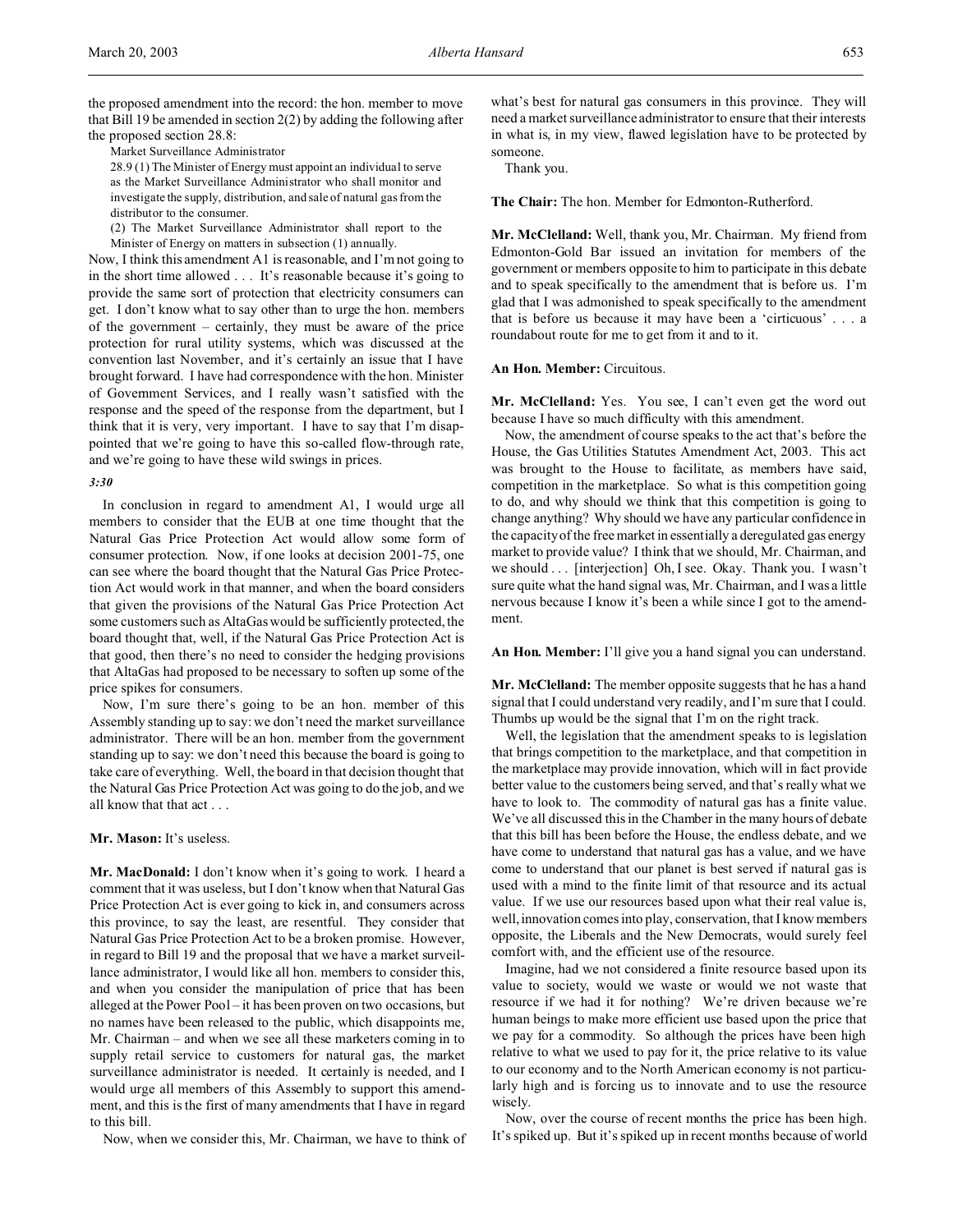geopolitical events, because we had a cold winter. But I would remind members opposite in the House and those listening that natural gas was at a three-year low this summer and that the price of natural gas is falling like a stone. I heard that on the radio this morning, that the price of natural gas is going down because it is a commodity that has a value that does go up and down, and that's why many of us have determined that it's in our interests to have predictability to buy a contract so that we know what we'll be paying for our natural gas energy from month to month for a period of years, similar to, perhaps, getting a long-term mortgage when we buy a house.

### *3:40*

Yes, it has caused us to have to change how we think of natural gas as a commodity and, yes, it has been difficult for many people in the transition, and yes, it has been particularly difficult for people in a situation of low or fixed income without the capacity within their budgets to move resources around. Having heard that very valid concern, the government made the very appropriate and correct decision to do what was necessary to protect those in need, and certainly it would've been nice to be able to protect those in want, but that's just not a true reflection of life. We as individual citizens and as a government responsible for the fiduciary responsibility to be careful custodians, to be careful of what we do with the public purse and taxpayers' money and the resources that belong to everyone, have to make the tough decisions.

I know that it's opposition's role to say that everything we do is wrong and that we should do this and we should do that because that's the role of opposition, but I know the opposition members here present, being good and reasonable people, understand that behind the rhetoric, were the positions reversed, they would do the same thing because it makes sense. I see a member opposite gasping because finally someone said what was in their heart, and they couldn't say it.

So let's just look at what has been achieved as a direct result of a free enterprise approach to energy, and keep in mind that natural gas generates much of the electricity that we use, and therefore the cost of electricity is affected by the cost of natural gas.

**Mr. MacDonald:** Are we going to put this in your brochure in the next election?

**Mr. McClelland:** Yes. The member opposite says, "Are we going to put this in your brochure in the next election?" I hope and pray that the Liberals do because Albertans understand the innate sense of the words that I'm speaking.

Albertans are not people that can't see beyond the surface. That's why there are 74 of us in this House even as we speak: because Albertans understand and appreciate the free market and have faith and confidence in the free market.

We have 700 years of coal in our province.

#### **Rev. Abbott:** Eight hundred.

**Mr. McClelland:** "Eight hundred," I hear a member say. But we don't have very much hydroelectric energy. Other provinces have a vast hydroelectric potential and resource, very inexpensive to produce, very clean, and we need to compete with those provinces for our economy. We need to get to a clean coal, perhaps a gasification economy based on that 800-year, perhaps even more, inventory of coal potential.

I see the Member for Edmonton-Riverview is resting his head on his desk. Hopefully these words are not putting him to sleep. Hopefully these words are encouraging the member to a more free enterprise and a more confident vision of the future.

What we need is to evolve to an economy that's based on hydrogen, on research and development. We need to evolve to an economy that makes better use of green power. The deregulation of the energy industry, including natural gas, has led directly to the capacity of the government of Alberta to be a leader in the country in the use of green power. Now, had we not embraced – and when I say we, I say Albertans, not just the government as represented by people in this Chamber today, but we as Albertans, Albertans as individual citizens and Albertans as business owners, large and small. Had we not the confidence to embrace the free market system, it would not have been possible for others to come into the market to bring their resources, their innovations, their skills, their commitment.

**The Chair:** The hon. Member for Edmonton-Gold Bar is rising on a point of order.

#### **Point of Order Relevance**

**Mr. MacDonald:** Yes, please. *Beauchesne* 459(1), relevance. Amendment A1 was specific to the market surveillance administrator, nothing to do with coal generation.

**Mr. McClelland:** Mr. Chair, I'll save the chair the difficulty of having to go through various references to cross-check the reference of the hon. Member for Edmonton-Gold Bar, and I stand suitably admonished for straying from the amendment, which had to do with the market administrator and the amendment here.

### **Debate Continued**

**Mr. McClelland:** Now, it's clear, my friends, that were a market administrator as devised by the hon. Member for Edmonton-Gold Bar to be a part of this debate, that very individual would say: "Right on. What you're saying is absolutely correct and should have been said long ago." He or she, the market administrator, would probably say: I cannot understand the reluctance of the Liberals and the New Democrats to embrace legislation which would provide for a more competitive market, which would provide for innovation, which would provide for the use of green power, which would ensure that the future citizens – our children, our grandchildren, and their grandchildren – would have energy supplies at the flick of a switch, unlike other jurisdictions in our country and in the world who on the flick of the switch get disappointment because of yet another brownout, because there has not been the innovation or the investment in the energy sector, who when they open the mail and get their tax bill have disappointment because they know that they are going to be paying the price for public investment and investment and investment and lower power bills because they're paying higher taxes to offset the public investment in generation of power.

So, my friends, we have a bill before us which provides for the citizens of Alberta to have a market-driven energy industry using natural gas, evolving into coal hopefully, hydrogen, using green energy, using wind power, and the generation of energy from waste materials, technology that the world will come knocking at our door to purchase, providing jobs and a future for every Albertan, every child, every grandchild, and the thousands of people that move to our province every year for just those opportunities.

So I thank the Member for Edmonton-Gold Bar for inviting this member, this Member for Edmonton-Rutherford, to participate in this debate and try once again to put the opposition on the right course.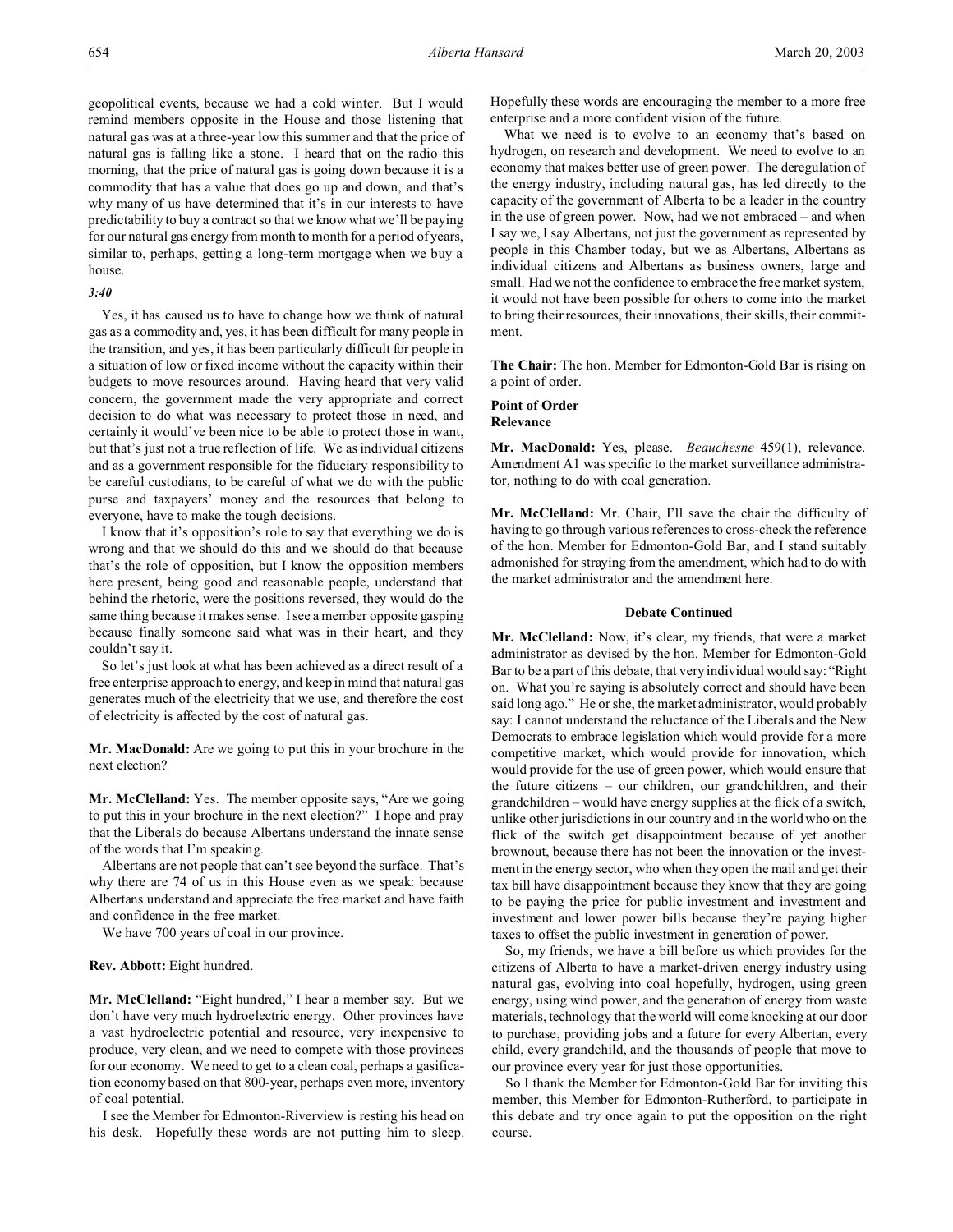**The Chair:** The next speaker is Edmonton-Highlands, followed by Wainwright, followed by Edmonton-Riverview, followed by Vermilion-Lloydminster.

*3:50*

**Mr. Mason:** Thank you very much, Mr. Chairman. Well, I'll be glad to share the time with hon. members who wish to speak, so I will be relatively brief. However, you know, I must say in passing that once we have only an hour to go on the debate for the entire bill as well as any amendments and so on, it is interesting that members of the government are quite a bit more willing to jump up and speak for extended periods of time, and it leaves me wishing that we could in some way impose closure within the hour. Just for the record, that was a joke – that was a joke – and it better not appear in any Tory pamphlets in the next election.

The hon. Member for Edmonton-Rutherford talks about the advantages that are brought about as a result of the government bill, one of them being about how high gas prices bring innovation and make the best use and encourage conservation. But if we come to how the high prices have been arrived at, I think it tells a different story, Mr. Chairman. The primary reason for high prices for natural gas right now is that enormous quantities of this gas are being exported to the United States for them to use and for them to use to create jobs in their economy at our expense. So this is hardly conservation. It's conservation by wholesale export of a diminishing and valuable natural resource. I just needed to say that.

Mr. Chairman, I just want to indicate that I regretfully cannot support the hon. Member for Edmonton-Gold Bar's amendment to add a market surveillance administrator to the Gas Utilities Statutes Amendment Act, 2003. I know that this is a provision that's included in the electricity act that we're also debating, Bill 3, but this implies acceptance of the government's approach to deregulation of natural gas, that there would be a market and somebody's got to keep an eye on the market and so on. Quite frankly, the New Democrat view is that we don't need a market surveillance administrator; we need a regulated price for natural gas. Since it is our natural gas, then the needs of Albertans should be met first, and the entire structure that is being developed in Bill 19 will add enormously to the cost. The administrative structures will add a layer of costs as well, and that is not in the interests of Albertans as we see it. So we do not support Bill 19, and we cannot support this particular amendment since it merely reinforces the government's approach to deregulation in the gas industry.

Thank you, Mr. Chairman.

**The Chair:** The hon. Member for Wainwright.

**Mr. Griffiths:** Thank you, Mr. Chairman. The amendment that the hon. Member for Edmonton-Gold Bar has presented is an interesting one.

**Mr. Rathgeber:** That's one way of describing it.

## **Mr. Griffiths:** Yes. It is one way of describing it.

He drew the comparison between Alberta's deregulated electricity market and the market surveillance administrator as proposed. I think it's important to point out to that member some of his misinformation or his lack of understanding of the situation as regards comparison between electricity and gas. Mr. Chairman, the wholesale electricity markets have only been deregulated for several years, and the whole market itself is continuing to develop. The primary function of the proposed market surveillance administrator in electricity is to monitor the competitiveness of Alberta's emerging

wholesale electricity market to make sure that consumers get a fair price, that they're treated fairly, and that there is competition.

The difference between the electricity market and the gas market, Mr. Chairman, is that the natural gas market has been deregulated in Alberta for 17 years. It's a very well-developed wholesale natural gas market. It is extremely competitive, and it's highly integrated into a broader North American market. Any examination of the competitiveness of the wholesale natural gas market would need to occur on an interjurisdictional level. This of course would be beyond the scope of any market surveillance administrator that would be set up in Alberta. So I guess if I have a question to the member, it's: how could you justify creating a market surveillance administrator that could only function in Alberta, would be limited, couldn't deal with competition across the entire North American natural gas market? I don't understand it. It seems to me a waste of money and expense: taxpayers' money, taxpayers' expense.

At the same time, Mr. Chairman, I think it also has to be pointed out to the hon. member that Alberta Government Services responsibly oversees consumer protection relating to natural gas and electricity retailers and takes that responsibility very seriously. They do an excellent job at it. They will be monitoring the market prices very carefully. As well, the EUB is responsible for setting regulated transmission and distribution rates and regulated rates for gas and electricity. We have two bodies already created to monitor the system and make sure it works effectively. The board reviews metering and billing. It looks at residential, commercial, and small commercial consumers, and it's done so for years.

Bill 19 the way it's set up now will give the EUB additional authority to  $-1$ 've written them down, and I'm going to list them  $$ regulate companies other than utilities that would now be able to provide natural gas at regulated rates to consumers; increase fines for noncompliance with an EUB order; enable the EUB to enforce service quality standards and enforce a code of conduct which will govern the relationship between utilities, default supply providers, and retail affiliates.

Now, Mr. Chairman, in summary, if we started looking at examining the competitiveness of the wholesale natural gas market, we'd have to look at it in an interjurisdictional manner, which an Alberta market surveillance administrator could not do. We already have two bodies that effectively regulate or watch the market, and I guess my question to the member is: given that these two bodies already do this and given that it wouldn't have any effect interjurisdictionally, would the member consider admitting that this would just be duplication and a waste of taxpayers' money and remove his amendment?

**The Chair:** The hon. Member for Edmonton-Riverview, followed by Vermilion-Lloydminster.

**Dr. Taft:** Thanks, Mr. Chairman. A few comments, partly in response to the Member for Edmonton-Rutherford. I'd just like to point out to him, although he led the whole debate astray by drawing in the electricity industry, that before there was deregulation in electricity, the most reliable electricity in the world was in Canada. Edmonton Power, which was publicly owned in a regulated system, had virtually the top reliability in the most reliable country of the world. It also had far cheaper rates than we've got now. So correct your facts. Correct your facts.

Now, on this particular amendment I hear from government members repeated rejection of the notion of a market surveillance administrator. All we're trying to do here is keep you consistent. Bill 19 is aimed at drawing the gas network closer to the electricity system, and the electricity system integrated continentally has a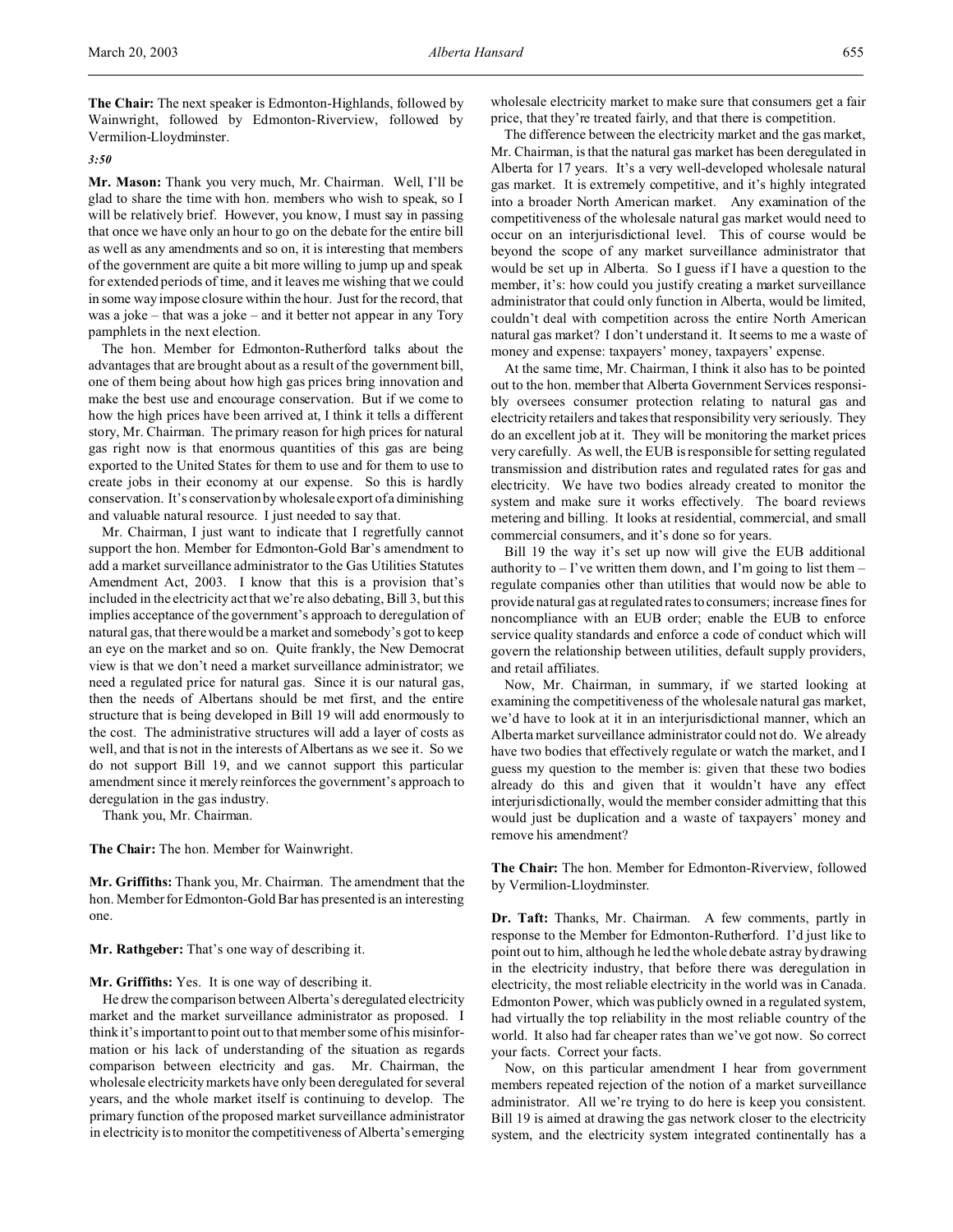market surveillance administrator. So given that the government members are rejecting this notion for Bill 19, I'm wondering if they will be accepting an amendment to pull that function out of Bill 3. Would they be quite pleased to do that? I'd like their response. Are we going to chuck the electricity market surveillance administrator too? I think the public is deeply and justifiably concerned about price manipulation. I know for a fact that they want consumer protection. They don't know where to turn, and this is one chance to offer them a bone, at least to offer the consumer here a little bone while the big dogs of commerce eat up the rest of the dinner. Why don't we give the consumer a little bone?

#### *4:00*

I don't know how many of you have ever been to Bulgaria. I know I haven't, but there is a saying from Bulgaria: dry pants catch no fish. What we see here is a government that's committed to dry pants. We want the government to wade into this situation, get their pants wet, and catch a few fish, at least be on the prowl for some fish in case those fish are sharks out there cruising for innocent consumers.

So I'd encourage the government to accept its responsibility to protect consumers, accept this amendment to Bill 19. It will be a better bill because of it.

Thank you.

**The Chair:** The hon. Member for Vermilion-Lloydminster on amendment A1.

**Mr. Snelgrove:** Thank you. To talk to the amendment and just some of the subtle differences between a gas market regulator and an electrical market regulator, they are utilities, granted, but they are produced in very, very different methods. The ability to store electricity is nonexistent, so to regulate what is produced at power stations mostly like we have in Alberta, it's very critical that the balance between production and consumption be as closely tied as it can be because electricity that is not used is gone. Now, natural gas, on the hand, can be produced through the entire year. It can be put into storage caverns, and when you shut the switch off at your house, it stays in the gas line. It's not a commodity that just disappears. So to have the same surveillance on top of these things – we're not dealing with apples and oranges here.

Let's get a little bit more into what you mean about having an individual. According to your motion, "The Minister of Energy must appoint an individual." Well, with this bill he's done a lot better than that. He has 900,000 individuals monitoring the price of gas. And they won't report to the minister; they'll report to the company that's selling them that service. So rather than having someone watching out for people that purchase their own groceries, their own cable TV, their own telephone, that are completely capable of getting their own mortgage, buying their own vehicles, buying their insurance, buying all the commodities that are necessary in our life without the minister appointing someone to watch their business affairs, they're going to be able to do this by themselves.

Now, a really good example would be a gentleman from my community named Mr. Jim Davidson, who purchased a contract from, believe it or not, EPCOR three years ago for \$3.90. Now, at the time he was paying a little bit more than it was, but he stepped out on his own and bought a long-term contract with EPCOR, that right now is saving him a lot of money. He did that without anybody's help. He did it as a purchase of a commodity in the marketplace. Now, Jim isn't special. Jim has worked all his life. He's just an average, normal Albertan who on his own purchased a long-term requirement that he thought for his life and his situation was the best

thing he could do. In hindsight, which we're all very good at going to here, it was a very good move. But he did that.

Now, he couldn't have done that 10 years ago. He had to deal with ATCO, no ands, ifs, or buts. So now he had the opportunity to shop around, and he saved himself probably several hundred dollars a month. Giving customers a choice shouldn't have to be monitored by anybody. Hopefully, as time goes on and people become more aware of the electrical market and more suppliers are there, we will be able to back away from that individual who will have to monitor the electrical utilities, and the marketplace will begin to work as markets do when government gets out of the way.

We seem to think that somehow competition is new. I mean, it's a fact that natural gas customers, commercial people, have been able to have choice for over a decade, large customers since 1988, since the '70s in some cases. So why was it all right for the big boys to be able to buy at a right price and not the little guys, not the residential people, not the real people that it affects? We wouldn't allow that before, but things have changed.

So with this system we have in place, with this new process people talk to their neighbours. They see it on the news. The opposition makes a point of letting everyone know what all the bad options are out there and what good options they should do. People will use their good information and their diligence to make a decision about who they're going to buy their natural gas from, and trust me, they will be comparing with their neighbour in the coffee shop what price they pay, what other benefits they may have got.

Just take a step back to the deregulation of the phone rates. Ten years ago who was phoning you and saying: do you want to buy from Sprint? Nobody. Because it wasn't possible. They've actually become a bit of a pain now because they all want you to use their phones. Yet in the regulated monopoly part that Telus still has, they don't even have to provide service to people in my area for up to three years after they've built their house, and there is no one else allowed in there to do it. Now, that's blatantly unfair to parts of Alberta, but there's where you leave the regulated monopoly in place. They don't have to care. They don't have to worry about competition. They have the worst of all controls; the monitor is the federal government, probably the last fox you want to put in charge of the chicken house, probably the last one.

The thing we have to remember: I think many Albertans are under the impression that they're going to have to make a choice pretty soon, that they're going to have to do something, and maybe they're counting on the good graces of companies now, but they don't have to do anything. If you're perfectly happy with the service and the price you're getting from your natural gas provider, you could just simply stay there and get your bills, and they will provide that natural gas to you under the same governing body that they do right now. Now, I would think that some people that are more conservative, to use a phrase that's kind of popular in Alberta, may say: "I want to wait and see how this goes. I don't want to make that decision right now, so I'm going to watch. I'm going to talk to my neighbour on this side; I'll talk to my cousin down in Red Deer. I want to find out what they're doing." Believe me. When a marketer starts to provide better prices, better service, maybe a better monthly package, they'll get it. I mean, that's the way business works.

You know, most utility companies have let Albertans average their price along. Now, they didn't average the price of gas; they averaged the payment. And that was easy to understand: well, if I pay a hundred dollars a month, that's kind of like averaging out the price of gas from \$7 to \$2. Averaging is much easier for many, many people's household budgets. I know it certainly is for mine. So we've had that ability to understand that we can put a little bit of long-term stability into our household utility bill, and that benefits probably most people, most people that make what we make in here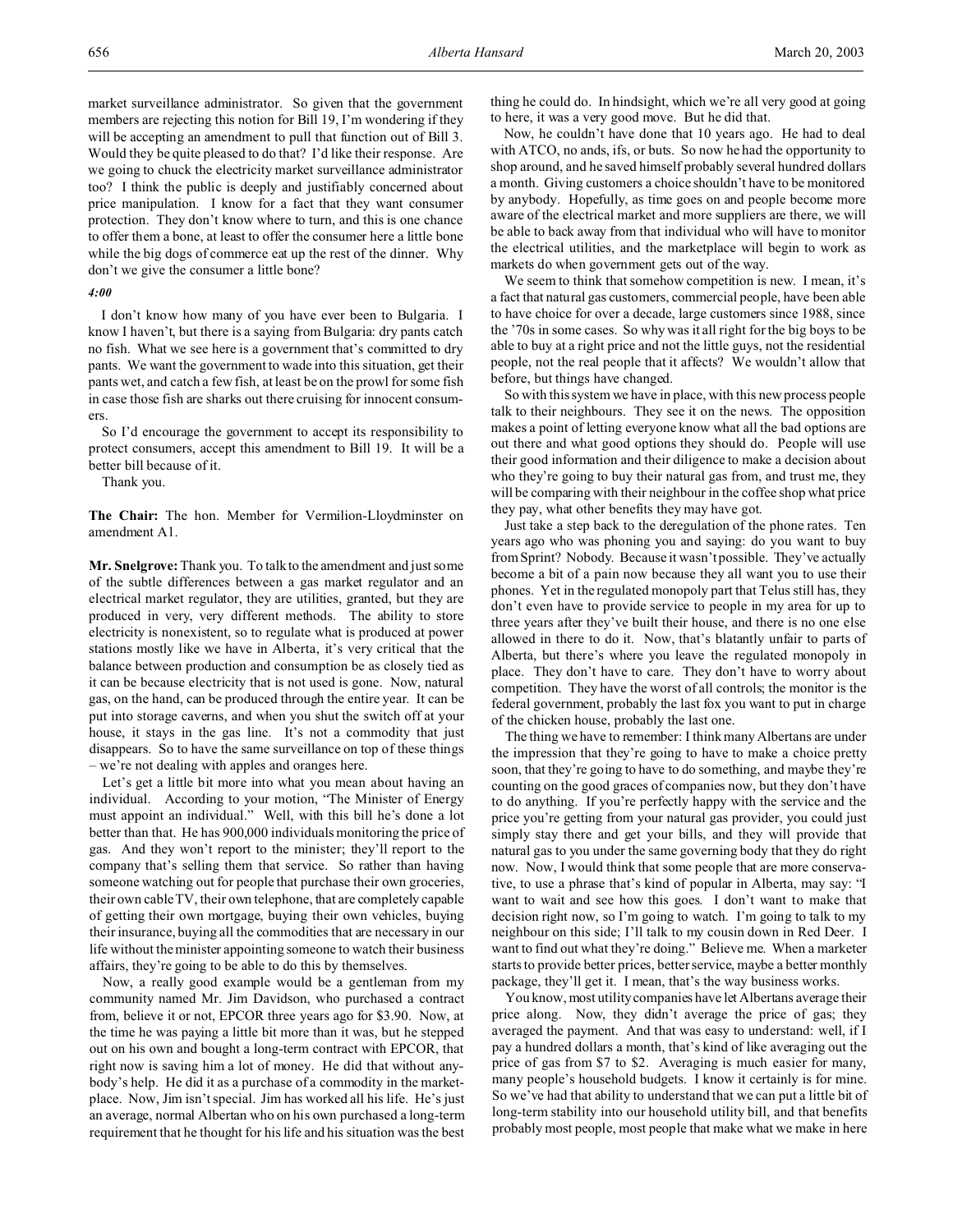and much more for people that make less. No one had to monitor that offer from the utility companies to say: "Do you want to pay a hundred dollars a month? Do you want to go from \$300 in the winter to \$20 in the summer?" They did that if it suited their situation. And this – what do I call you? Chairman? Speaker?

**The Chair:** Chairman.

**Mr. Mason:** That shows how much you speak.

*4:10*

**Mr. Snelgrove:** Yeah. You see, it's because we listen over here. Mr. Chairman, there's another part of it that the regulatory body needs to make sure will be fair. The rural gas co-ops, now, are in a very different situation than a public utility in a city in that they have a closed group of owners. The only specific clause is to provide that utility gas service to them, and it will be difficult if one or two of those people in there decide they would like to be serviced by a new provider, who for some reason got gas cheap to them. We've recognized that in this legislation, and rather than have a monitor do that, we've let them decide. If the gas co-op says, "We're not playing. We voted. Our people want us to be the sole purchaser of gas, and the delivery will remain exactly like it is. We're going to buy it on the spot market or however they've done in the past," they'll be able to do that. But, you know, if the people in there say, "Let's open this up; let's, you know, get our fees for the delivery of it within, but let's let whoever wants to buy it," that's great.

I have an unfailing faith in human nature that those who have the general good of their neighbours will take charge and will help them, and they'll become informed, as most small rural communities and gas co-ops do. I mean, you don't have everyone be the expert on gas purchase or the cost of your distribution system upkeep or the equipment replacement, all the things that come into running a distribution system.

Now, there are many other things, if you were to have a market surveillance administrator, that he would have to deal with. Now, I mean, it would be one thing if he simply said: well, the price is too high, or the price is too low. But utilities don't set that price. The world market sets that price, and they take it. They either purchase from someone who's a producer on a long-term contract, that may give them a lower price than the spot and slightly higher than low spot prices – this amendment and this bill have nothing to do with the actual price of natural gas. It has to do with putting the stability into the delivery of it to you, to the consumer.

As part of the natural gas bill you have your basic charge for the gas; you've got rate riders, that might be there for maybe a pipeline or for some price that was up or down; your variable delivery charge, which could be on someone who uses huge amounts occasionally and not much; your fixed delivery charge, which is paying for the basic infrastructure; you have your municipal franchise tax, which many municipalities use as kind of a cash cow and may be not as appropriate as it should be; you have your meter reading, which is becoming more and more automated and more and more distant. I mean, many of our houses now and many of our businesses are read from the office in Edmonton over the phone lines, especially the big industrial users. So that price comes down too, but you don't need anyone monitoring that because business is able to look at the bills and say: can't afford to have the guy driving out every month or every two months; I want to go on the remote reading. Then, of course, the favourite son of all costs on it: the goods and services tax. I would agree with the hon. member who brought this forward, that part should be monitored by somebody, because that's really a cruel . . .

## **An Hon. Member:** What part?

**Mr. Snelgrove:** The GST. It's just kind of a cruel trick they played on utilities.

So, Mr. Chairman, I think we have to take mainly under advisement that natural gas is different from electricity. It can be stored. It can be spot purchased at lower prices and stored; electricity cannot. So I think that in all fairness and with the good intentions of the hon. member we have to advise him that this is probably not a wise expenditure of money to include another level of bureaucracy in a place where it's probably not needed.

So with that, Mr. Chairman, I shall take my seat and thank the hon. member for his encouragement to partake in today's discussion.

**The Chair:** The hon. Member for Edmonton-Gold Bar.

**Mr. MacDonald:** Thank you, Mr. Chairman. I rise again to debate amendment A1 on Bill 19. Certainly, I'm pleased to see that the previous speaker, the hon. Member for Vermilion-Lloydminster, recognizes that electricity is an essential service because electricity is a product that cannot be stored. I'm pleased to hear that. Electricity is not a commodity. Another correction to the hon. member is that we do not have a world market for natural gas. We have tied ourselves to the North American market. Now, if we were to look at the world market and we were to look at, say, natural gas liquids or natural gas coming from the southern part of Argentina, there would be a significant price difference, and the gas co-ops in the hon. member's constituency would be envious of the price that the Argentinians pay for domestic gas. So to say that there is a world market is, to say the least, inaccurate.

Certainly, the hon. member said earlier as to previous speakers that: well, this is not needed. And then the hon. member said: oh, but we care and we listen. Well, the PC Party in Alberta, which some would consider to be a regulated monopoly – the policy chairperson, a gentleman by the name of Mr. Bill Almdal put together this resolution package and is calling for price protection for rural utility systems. If it's good enough for the policy committee of the Progressive Conservative Party, I don't know why it's not good enough for government members. They recognize a need for this.

I think it's a contradiction, in conclusion, to have a market surveillance administrator for electricity customers and then to just leave out the natural gas customers.

Thank you.

[Motion on amendment A1 lost]

**The Chair:** There are only two members standing. You need three, hon. member.

**Mr. MacDonald:** No. I don't want a standing vote, please, with the limited time we have left.

**The Chair:** All right. Sorry. Do you care to speak on the bill itself?

**Mr. MacDonald:** Yes. Thank you very much, Mr. Chairman. In the amount of time we had to discuss this very important issue – the 60 minutes is a guillotine on democracy. A standing vote, as much as I would like, would probably take up the last remaining bit of time that we have to discuss this important issue and how we're going to deal with the gas retail marketplace.

Now, I'm disappointed, to say the least, that amendment A1 did not pass, but certainly there are other concerns that have been expressed through this hon. member. One of them in regard to natural gas – and this government has been negligent in dealing with it in this bill, and at this time I would like to  $-$  is the natural gas quality in Alberta. The Federation of Alberta Gas Co-ops has a lot